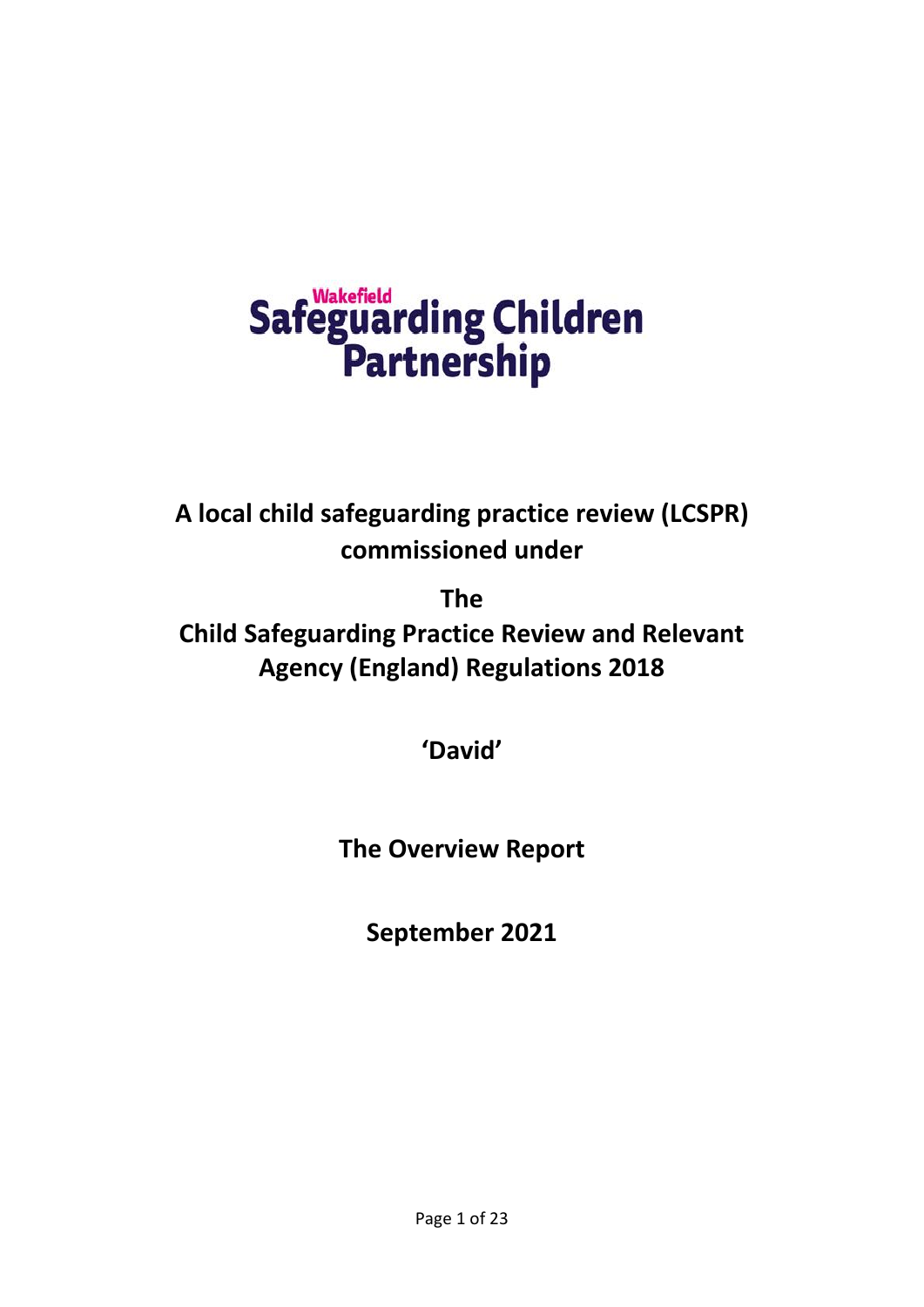# **Index**

| 1.1 |                                                                            |  |
|-----|----------------------------------------------------------------------------|--|
| 1.2 | Agencies who provided information to the serious case review 3             |  |
| 1.3 |                                                                            |  |
|     |                                                                            |  |
|     |                                                                            |  |
| 3.1 | Summary of learning from this local child safeguarding practice review  10 |  |
| 3.2 | Assessment of systemic or underlying reasons for what happened  15         |  |
| 3.3 | Recommended improvements to be made to safeguard or promote the            |  |
|     |                                                                            |  |
|     |                                                                            |  |
|     |                                                                            |  |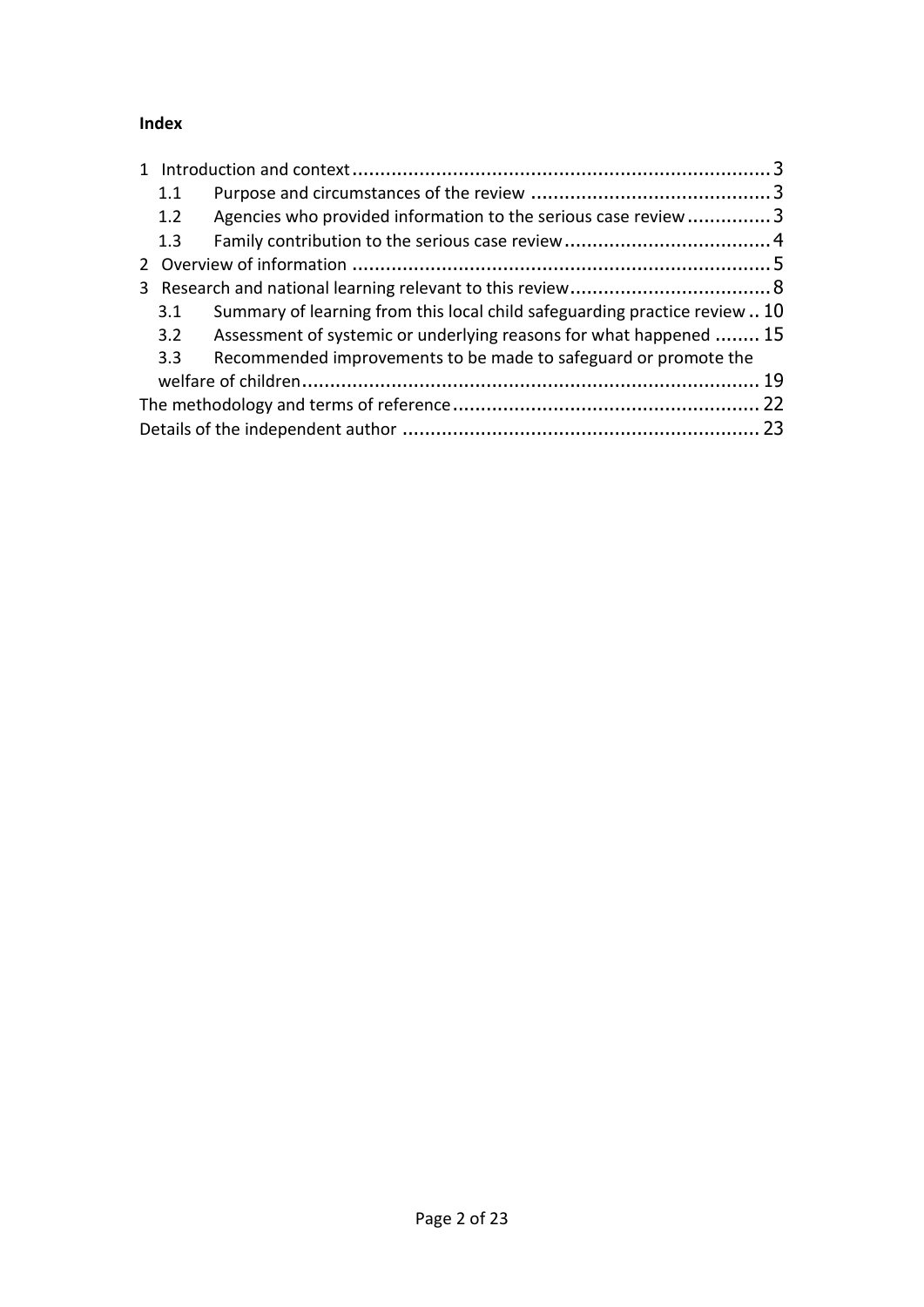# <span id="page-2-0"></span>**1 Introduction and context**

 $\overline{a}$ 

#### <span id="page-2-1"></span>**1.1 Purpose and circumstances of the review**

- 1. This review concerns the tragic sudden unexpected death of seven-week-old David in January 2020 the cause of which had yet to be determined when the review started. The death was suspected to be linked to neglect and was reported to the National Panel and this local child safeguarding practice review was commissioned.
- 2. The review examines the involvement of ten organisations from June 2017 until David's death and listed in paragraph 4. The ambulance service had been summoned to the family home by his mother and transported to the hospital emergency department. David was regrettably dead on arrival. He lived with his mother and three older siblings Child 1 (early secondary school age), Child 2 (pre-school age) and Child 3 (pre-school age). David's mother has an older child who is an adult and lives independently. David's mother was separated from the David's father at the time of the death although he was sleeping at the family home when David died. They are not married. The family are white British. Father was in employment when David died; his mother was not. The family lived in an area of high deprivation<sup>1</sup>. There is no record of religious affiliation. Both parents have extended family living locally.
- 3. The use of acronyms and other devices are kept to a minimum. Birth family members are referred to by their relationship to David such as mother, father maternal or paternal grandparent. Professionals are referred to by their job titles such as early help practitioner, GP, health visitor, midwife, police officer, social worker or teacher.

# <span id="page-2-2"></span>**1.2 Agencies who provided information to the serious case review**

- 4. The following agencies have provided information and have participated in the learning events conducted remotely for the serious case review:
	- a) Bradford District Care Foundation Trust (BDCFT) (community health service); provided health visiting services in Wakefield and District;
	- b) Wakefield MDC Children's Services (social work services); historic involvement in 2014 through child protection plans and again from October 2019 through the Early Help Service;
	- c) Mid Yorkshire Hospitals NHS Trust; provided midwifery services;
	- d) NHS Wakefield Clinical Commissioning Group (CCG); provided primary care services through the GP practices;

 $1$  98.7 per cent of English post codes are less deprived than where the family lived. ONS Postcode Database <http://geoportal.statistics.gov.uk/>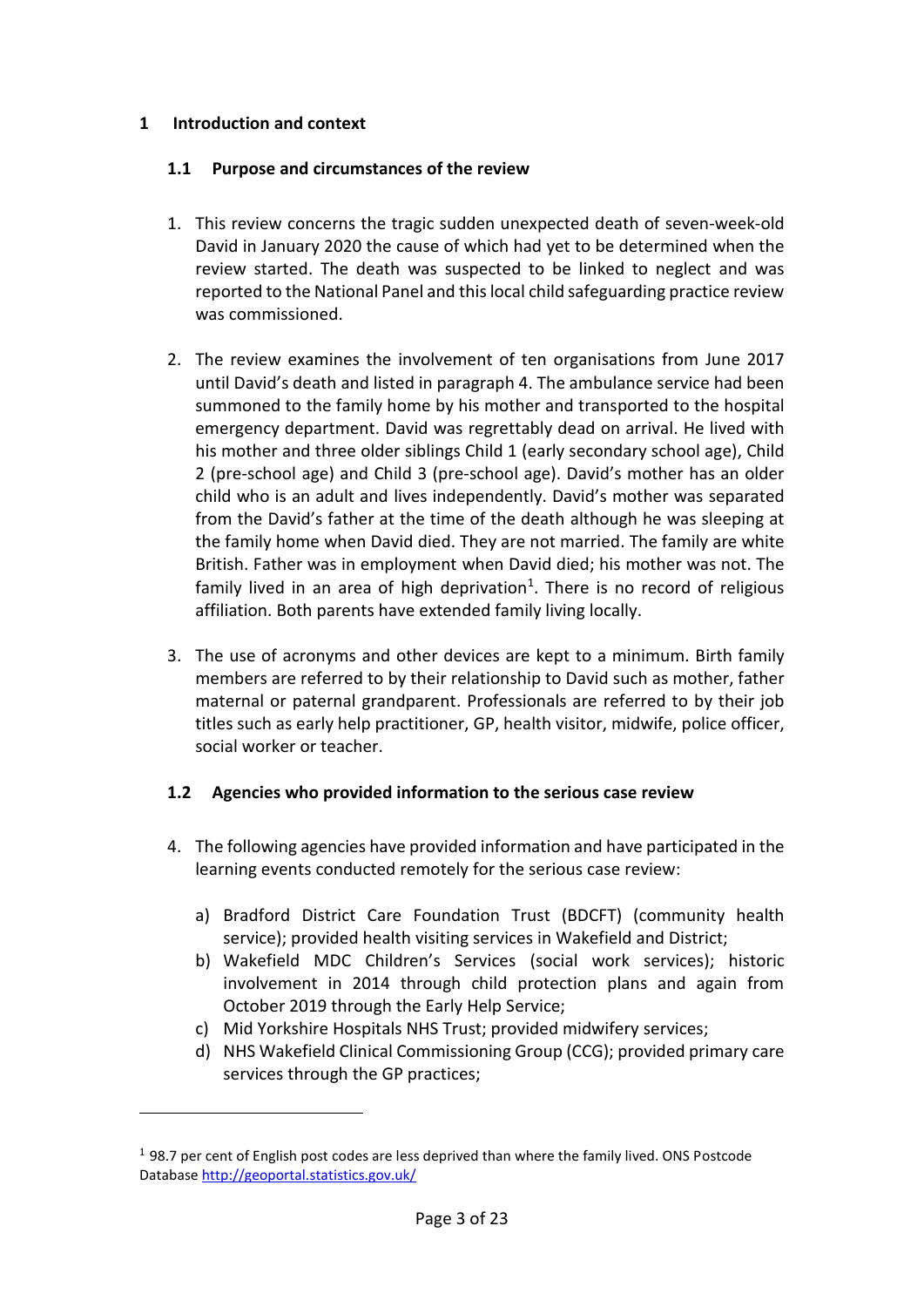- e) Schools (unnamed to preserve the anonymity of the child); there are two Academy Schools who provided information and are referred to as Academy 1 and Academy 2 respectively;
- f) Spectrum Community Health and Turning Point; provided the substance misuse services<sup>2</sup> and support to both parents;
- g) Wakefield and District Housing Services; provided a housing and tenancy service and made the referral to children's early help services in September 2019 after they found the house in such a poor condition to make it impossible to carry out essential remedial and upgrading work;
- h) West Yorkshire Police; responded to the call from the ambulance service in January 2020 when David was found unresponsive in a bedroom and investigation of the circumstances of his death;
- i) Yorkshire Ambulance Service who also provide the NHS 111 service as well as emergency services; had one contact with the family in January 2020 when called by the parents.

# <span id="page-3-0"></span>**1.3 Family contribution to the serious case review**

5. The parents were informed of the review. David's mother met the report author and the Wakefield Safeguarding Children Partnership Manager. David's mother remains very distressed about his death. At the time of David's death, she was dealing with different stressors; this included family bereavement as well as responding to the needs of young children. When Early Help Services became involved in late 2019 to provide practical support David's mother felt this added to her feelings of stress. She explained that the service helped with acquiring white goods and new beds and bedding although at the same time the family were storing furniture from a relative's home who had recently died. She also explained that receiving food parcels that were intended to help with feeding the children contained items that the family did not like to eat. With hindsight David's mother wishes that she had been able to talk with her drugs worker about what was really happening in her life rather than just attending appointments; she knows that she could have made an appointment to talk with the worker who was someone she felt she could talk to. Since David died children's social care services have become involved; David's mother had established a good relationship with the social worker who she felt took time to understand the family and their history as well as paying attention to understanding her 'emotional world'. David's mother remembered getting information and advice from the health visitor in particular about safe sleeping. She says that on the day that David died he had been poorly and she had been lying on the bed with him.

 $2$  The services were an opiate substitute prescription service under shared care arrangements that included psychosocial support and recovery reviews. For brevity, the term substance misuse services is used in the report.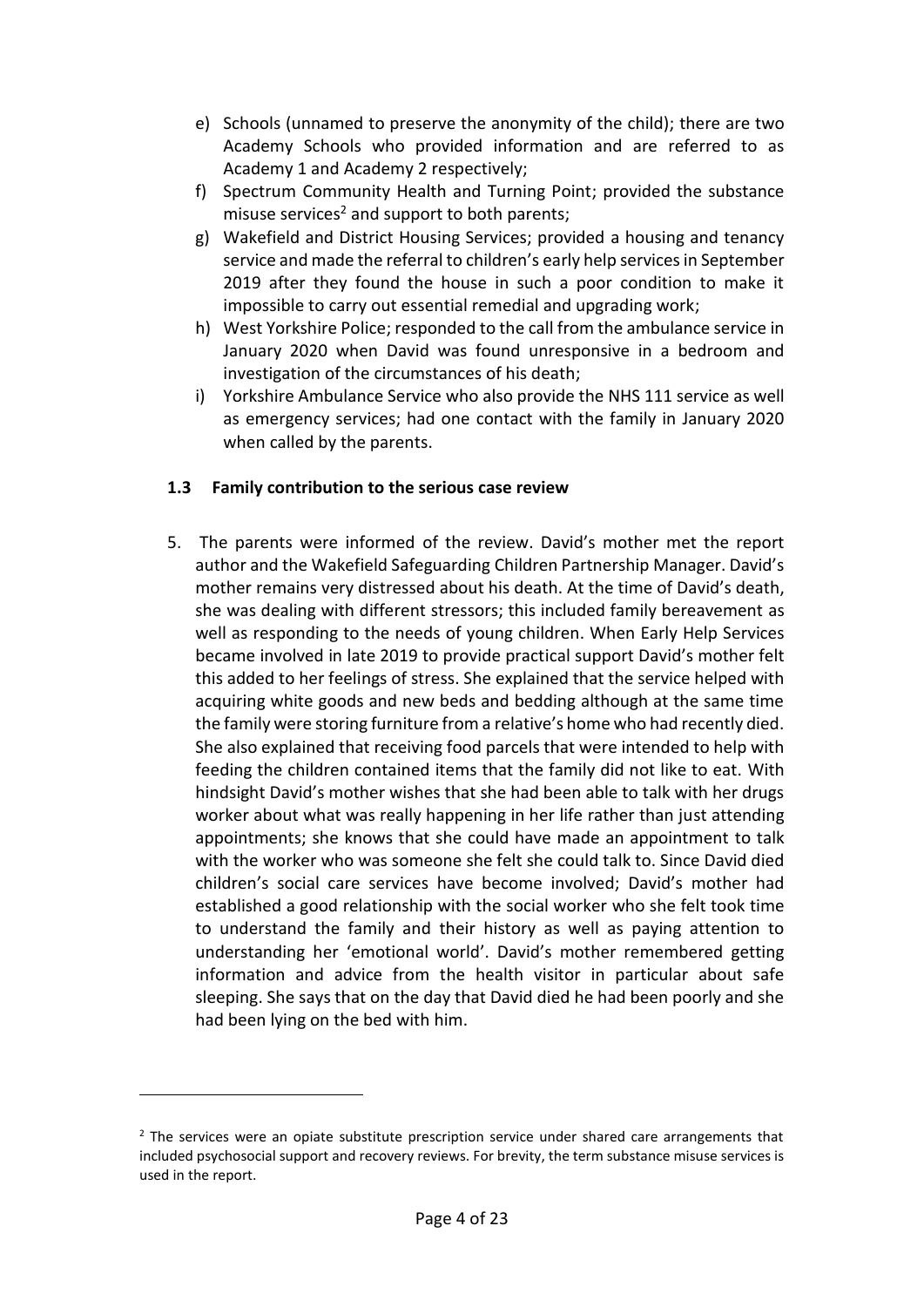6. The parents were advised the review was due to be completed and chose not to see the final report ahead of publishing.

# <span id="page-4-0"></span>**2 Overview of information**

- 7. David's mother had an adverse childhood. Her mother had significant mental health difficulties requiring periods of inpatient treatment culminating in a completed suicide when David's mother was in her twenties. David's mother has no contact with her father. David's mother became pregnant with her first child aged 15 years old soon after meeting David's father (then aged 17 years) and started to use heroin when she was 17 years old. The paternal grandmother lives locally and has provided support such as looking after Child 2 in 2014 when diagnosed with a fractured skull. There have also been periods of estrangement.
- 8. David's mother told the health visitor in late December 2019 almost four weeks after David's birth that she and David's father had separated although he had daily contact with the children and he was supporting her as were members of the extended family. There had been earlier separations.
- 9. The family have a long history of contact and support from many different organisations. The two older siblings were made the subject of child protection plans in February 2014 after nine-week-old Child 2 sustained a fractured skull on two occasions within 48 hours one of the injuries occurring when the child was dropped by mother during a feed. The category of risk for the CPP was physical harm. The plan was stepped down to a child in need plan at the first child protection review conference in early May 2014.
- 10. Neglect of the children and the poor home conditions was a persistent concern. David's parents had chronic substance misuse over many years receiving prescribed opiate substitution medication under shared care arrangements involving the GP and specialist substance misuse services. Father was working at the time of David's death although the family have a low income and significant debt and have relied on receiving help with furnishing and baby equipment from local charities. In addition to their poor financial circumstances, conditions in the family home were cluttered and dirty and the exterior conditions in the garden have been poor and the subject of action by the landlord service over several months. Different professionals visiting the home regularly reported that the house was cold.
- 11. Although there has been a great deal of contact with different health providers such as GP, health visiting, midwifery and substance abuse services, parental attention to their own health needs and of their children have not been good. For example, the pregnancies were persistently booked long after the recommended time of before ten weeks into a pregnancy; David's pregnancy was 24 weeks into the pregnancy and all of the children were born pre-term and with low birth weight. There was poor engagement with prenatal care and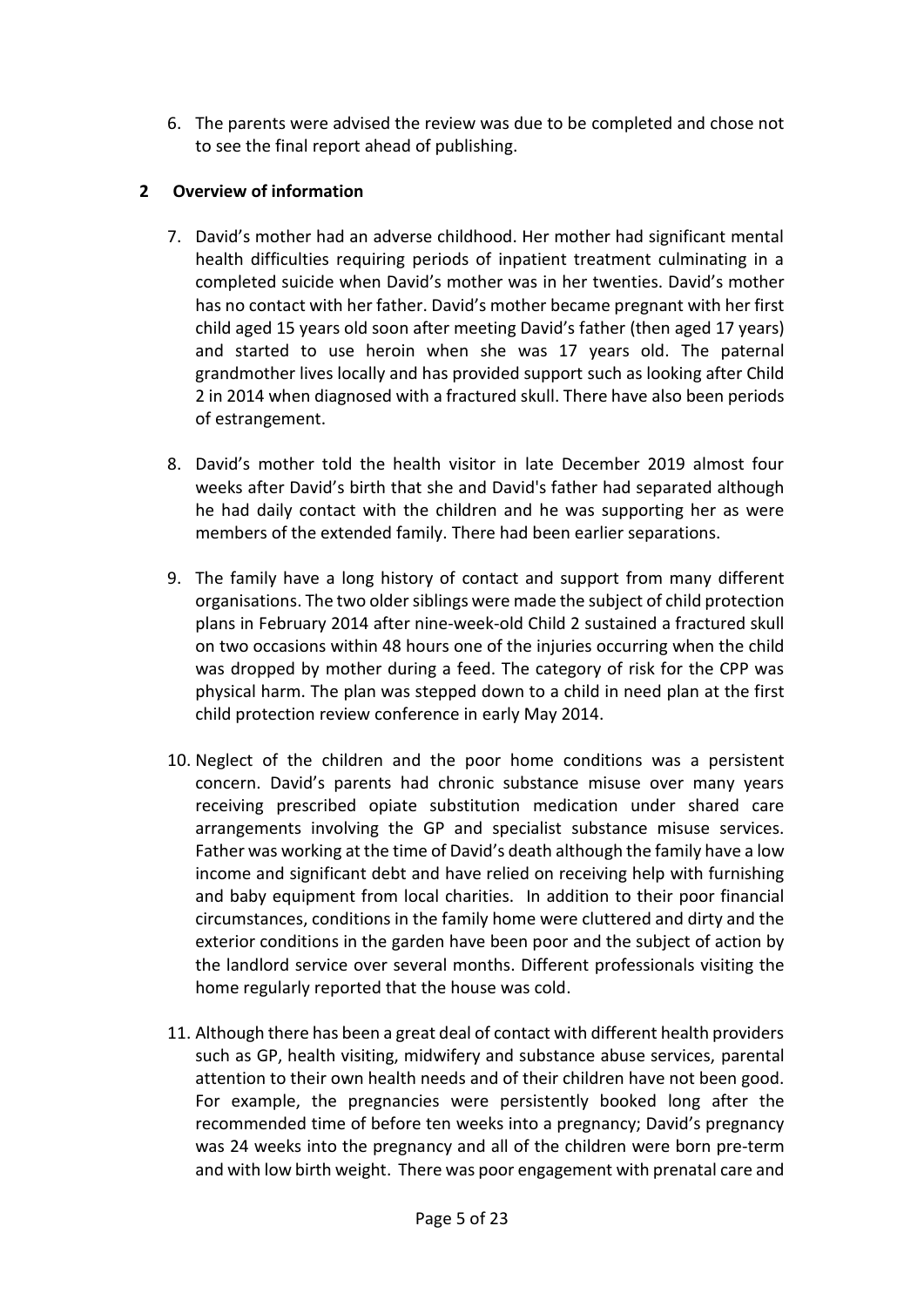support. The children also presented with neonatal abstinence syndrome (opiate withdrawal). None of the children was seen very often at the GP practice and appointments with secondary health care providers such as for assessing an eye squint were often missed and thereby increasing the probability of more severe and long term adverse consequences. Another of the children had a growth hormone deficiency which was similarly neglected.

- 12. David's mother had more consistent contact with substance misuse services than the father and she also had mental health support that included antidepressant medication some of which have had significant sedative side effects.
- 13. Child 1 had a poor attendance record at school. Although the parents were called to meetings at the school there was a poor response in attending or improving attendance. Although the school provided some practical help such as providing a coat when asked by the family practitioner at the Early Help Hub on the 18th December 2019, (the child had a coat at home but had refused to wear it). The school did not know of the involvement of any other services until this meeting<sup>3</sup>.
- 14. Child 2 attended a different school to Child 1 where there were persistent concerns about Child 2 looking neglected and unwashed and inadequate clothing. The school provided a food hamper and a winter coat for Child 2. Attendance was poor. The school noticed that a maternal uncle regularly collected Child 2 from school. There is no record of using the neglect toolkit, early help services or making a referral to the MASH.
- 15. After Child 3's birth at a hospital in March 2018 mother left Child 3 unattended. Hospital staff contacted CSC who processed it as sharing of information rather than as a referral on the basis that a safeguarding concern had not been highlighted. There was no referral to the Early Help Service.
- 16. In July 2019 Child 1's school referred the poor attendance to the education welfare service for follow up. A home visit found mother in a nervous and anxious state and she talked about a family history of self-harm and concerns that Child 1 was displaying some 'traits'. Mother stated to the school she was taking him to the GP about her concerns and the school do not have access to confirm if this happened or not. It was noted that mother had head lice and

 $3$  Recent national guidance and arrangements reinforce the importance of school governors and senior leadership teams (SLT) in promoting a culture where safeguarding is taken seriously and that ultimate responsibility for safeguarding rests with them and is part of their duty of care to their students. The designated safeguarding lead is the person appointed to take lead responsibility for child protection issues in school. The person fulfilling this role must now be a senior member of the school's leadership team, and the DSL role must be set out in the post holder's job description.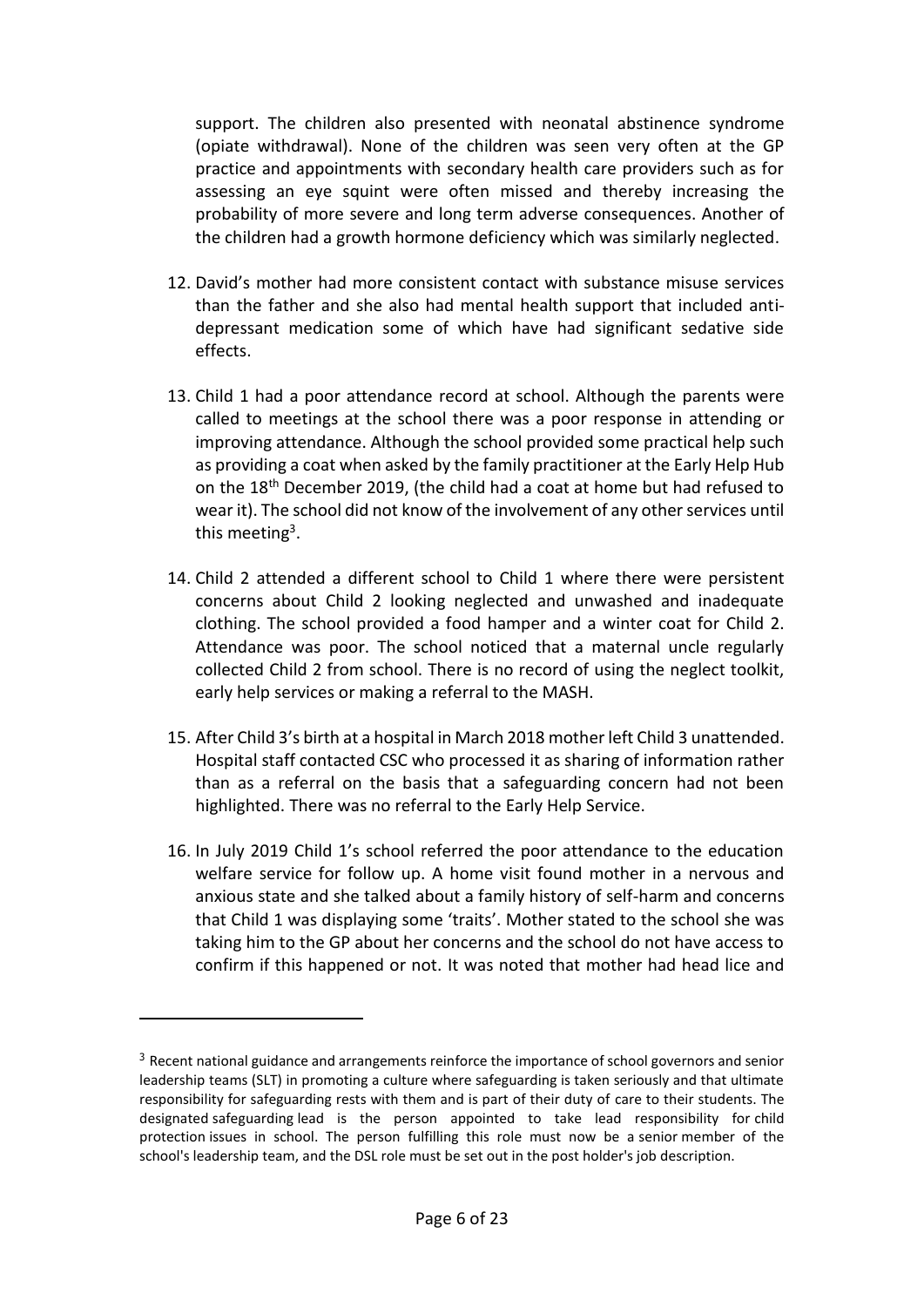that the outside of the property was unkempt; there was no reference to conditions inside the house.

- 17. In December 2019 the Early Help Service became involved with the family following a referral from the housing landlord service in September 2019 who described the very poor conditions in the home that had prevented scheduled repairs and upgrading work to take place. The assessment by the Early Help Service described the need to clear and clean the property and for the children to have their own bedrooms and beds. The focus of the intervention was on improving the physical condition of the home which included the installation of a cooker and white goods as well as acquiring a Moses basket, beds and bedding. The early help practitioners only saw the downstairs of the property because David's mother said she was too embarrassed about the conditions upstairs. There was no recorded consultation with any of the health professionals or the schools as part of the early help assessment.
- 18. The police response officers called to the family home on the day David died reported the very poor conditions they found throughout the property in clear and unambiguous language. They described very cluttered and dirty conditions with a lot of soiled debris on carpets. The kitchen units were cluttered. Dog biscuits were all over the floor, which was not clean. It was noted that washing powder was out of reach of children and there were no dirty dishes in the sink. The living room area was very cluttered with furniture from the paternal grandmother's home. Lots of piles of clothing. The room could not be accessed, being very untidy but was the cleanest of the house. The house was very cold.
- 19. The police report described piles of clothes in different places upstairs and the bathroom was very dirty with toothbrushes on the floor which was covered in excrement as was the toilet (although the social worker visited the house the following day and did not see excrement or toothbrushes on the floor). A bedroom at the back of the house had beds that had been donated which were piled on top of one another and still had the plastic packaging on. Another bedroom where Child 1 slept had a mattress (which had been donated) that was still in plastic covering and was placed on the bed. The main bedroom was very dark as it had fleece over the window. The Moses basket was dirty and cluttered and had not been used that night. There was also a cot by the side of the double bed which had not been used; there was a large TV in it and other objects cluttering the cot. There was an ashtray next to the cot which had overflowed and had cigarette butts on the carpet which was dirty and grubby. The bedding was very dirty. The first responding officer's view was that this room was probably the worst in the house. There was a pervading smell of cannabis in the house although drugs were not found.
- 20. This account remains the most detailed description of conditions in the home and is the only record of any professional seeing every part of the house.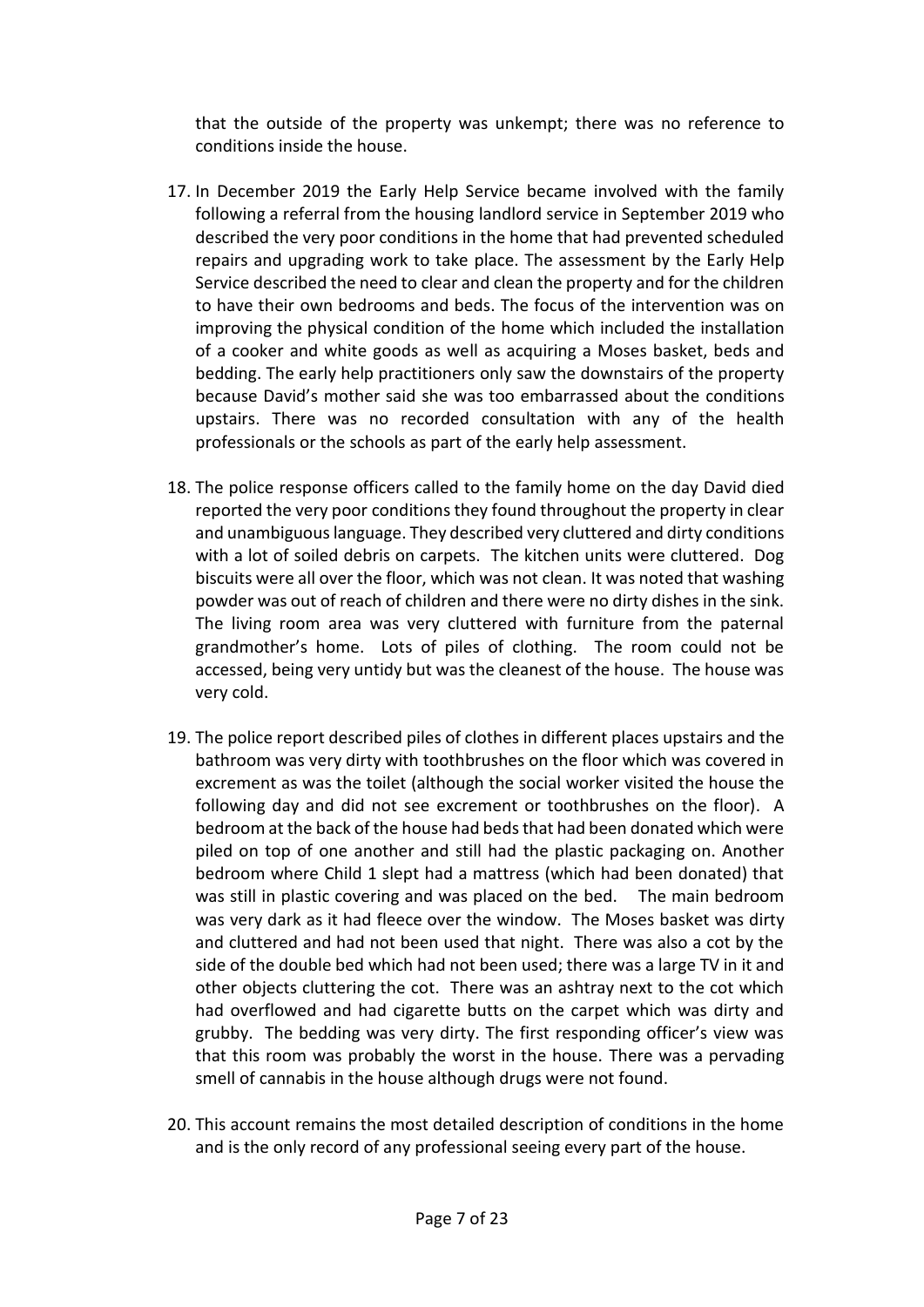#### <span id="page-7-0"></span>**3 Research and national learning relevant to this review**

- 21. The sudden unexpected death in infancy (SUDI), also referred to as sudden infant death syndrome (SIDS)<sup>4</sup>, was relatively common in the 1980s, affecting about 1 in 500 live-born infants. Recognition of the importance of the sleeping position subsequently led to a dramatic fall in the rates of SUDI throughout the world. Currently less than one in every 2,000 babies in the UK dies from SUDI.
- 22. SUDI remains a leading cause for infant mortality in the UK despite the significant reduction in cases since the 1990s. There are ongoing public health campaigns aimed at promoting safer sleep, as the majority of SUDI cases in the UK occur in unsafe sleep environments, predominantly in families from deprived social and economic backgrounds.
- 23. National Institute for Health and Care Excellence (NICE) Guidelines for postnatal care<sup>5</sup> recommend that parents should be made aware of the associations between co-sleeping and SUDI and be informed that the risks from co-sleeping may be greater when parents smoke or consume alcohol or drugs, or where babies are born with low birth weight or premature. This reflects the practice shown by midwifery and health visiting services in this case.
- 24. As the incidence of SUDI has declined with concerted campaigns such as *Back to Sleep* at a local and national level, the association with social deprivation has become more marked. For example, in the Avon region of South West England, during 1984-88, 23 per cent of SUDI occurred in the 10 per cent most deprived communities, whereas by 1999-2003 this had risen to 48 per cent of SUDI cases<sup>6</sup>.
- 25. Factors associated with an increased risk of SUDI;

 $\overline{a}$ 

a) Unsafe sleeping positions (the baby on the back rather than side or front;

<sup>4</sup> When a baby dies suddenly and unexpectedly this is referred to as Sudden Unexpected Death in Infancy (SUDI). Around half of the 600 sudden infant deaths in the UK each year can be explained by a post-mortem examination. Deaths that remain unexplained after that are usually registered as Sudden Infant Death Syndrome (SIDS), for which there is no known cause. The acronym SUDI is problematic for unexplained deaths as it is commonly used for 'unexpected' deaths some of which will be explained.

<sup>5</sup> National Institute for Health and Care Excellence. Addendum to clinical guideline 37, Postnatal Care: Routine postnatal care of women and their babies. UK: National Institute for Health and Care Excellence, 2014.

<sup>6</sup> Blair PS, Sidebotham P, Berry PJ, Evans M, Fleming PJ. Major epidemiological changes in sudden infant death syndrome: A 20-year population-based study in the UK. Lancet. 2006; 367(9507):314-19. https://doi.org/10.1016/S0140-6736 (06)67968-3. [PubMed]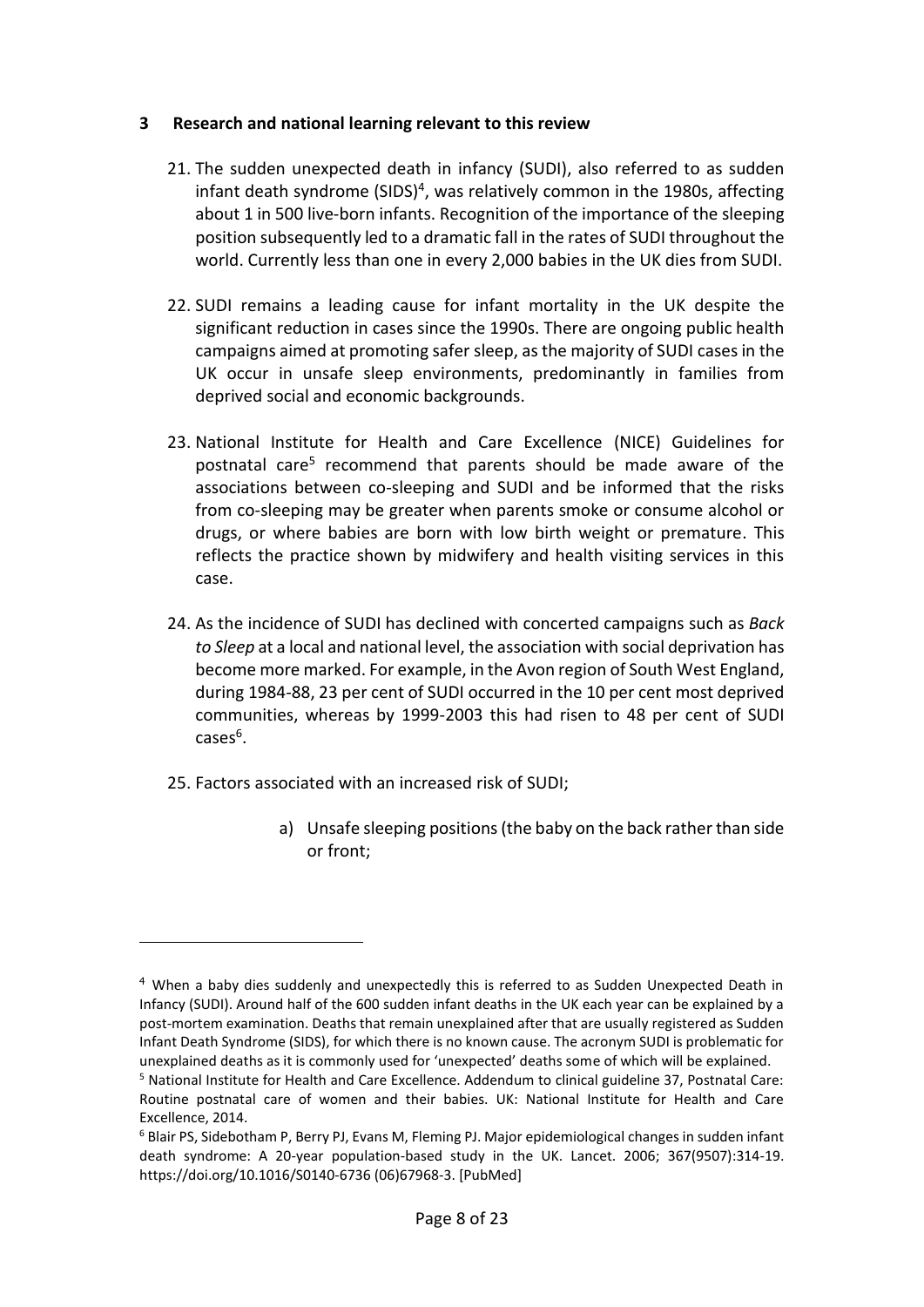- b) Unsafe sleeping environment; (co-sleeping, after alcohol or drugs have been consumed, are a significant risk<sup>7</sup>; overwrapping, soft or second-hand mattresses);
- c) Smoking; during pregnancy and environmental exposure;
- d) An unsafe sleeping environment with particularly high-risk circumstances being co-sleeping, temperature and overwrapping, bedding and mattresses, keeping head uncovered;
- e) Use of alcohol or drugs during pregnancy;
- f) Poor antenatal care (late booking and poor engagement)
- g) Low birth weight (under 2,500kgs) and pre-term (less than 37 weeks).
- 26. There is an overlap with other sources of risk such as abuse and neglect which is reflected in this case and the findings of the Child Safeguarding Practice Review Panel's report<sup>8</sup> published as the review was being completed.
- 27. The neglect of children is the most prevalent form of abuse and also presents the greatest challenge for assessment, intervention and presenting evidence to courts. Children are neglected in very different ways and include failure to:
	- a) Meet basic physical needs (home conditions were often described as unsuitable for young children; dirty and unhygienic and often cold);
	- b) Access to appropriate health care (poor starting in prenatal care);
	- c) Meet emotional needs (little comment));
	- d) Ensure adequate supervision (evidence that it was not consistent);
	- e) Provide appropriate cognitive stimulation <sup>9</sup>(little recorded evidence).
- 28. The physical home conditions were very poor although it was not until the account given by the responding police officer in January 2020 that spelt out the conditions that the children were being brought up in. The landlord service had been insisting on improvements to be made to the condition of the property over several months and was the trigger for the referral to Early Help Service in September 2019.
- 29. Factors that contribute to effective work with families experiencing higher levels of difficulty and adversity include;

 $^7$  Blair, P. S., Sidebotham, P., Evason-Coombe, C., Edmonds, M., Heckstall-Smith, E. M., and Fleming, P. (2009). 'Hazardous cosleeping environments and risk factors amenable to change: case-control study of SIDS in south west England'. *BMJ, 339, b3666.*

<sup>8</sup> The Child Safeguarding Practice Review Panel (2020) Out of routine: A review of sudden unexpected death in infancy (SUDI) in families where the children are considered at risk of significant harm, London, HMSO. Available from

[https://assets.publishing.service.gov.uk/government/uploads/system/uploads/attachment\\_data/file/](https://assets.publishing.service.gov.uk/government/uploads/system/uploads/attachment_data/file/901091/DfE_Death_in_infancy_review.pdf) [901091/DfE\\_Death\\_in\\_infancy\\_review.pdf](https://assets.publishing.service.gov.uk/government/uploads/system/uploads/attachment_data/file/901091/DfE_Death_in_infancy_review.pdf) [Accessed 30th July 2020]

<sup>&</sup>lt;sup>9</sup> Horwath. J, 2007 Child Neglect: Identification and Assessment Palgrave Macmillan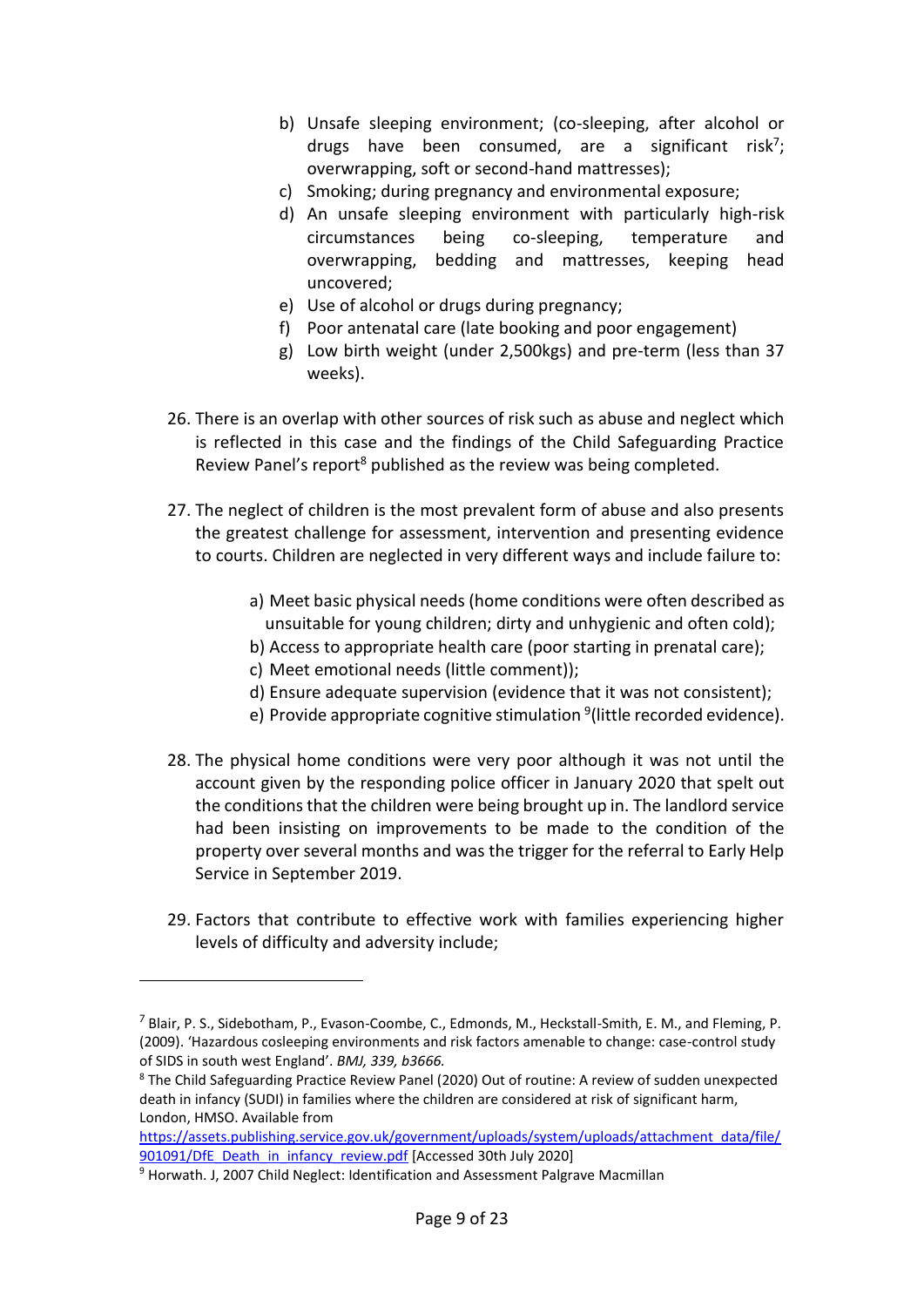- a) A dedicated worker; provided through the Early Help Service (EHS) from October 2019;
- b) Practical hands-on approach; the EHS from October 2019;
- c) A persistent, assertive and challenging approach; less evident although encouragement was being given to improving conditions;
- d) Considering the family as a whole; the complex and multiple needs and difficulties facing the family were not formally assessed and the intervention of different services reflected a silo approach;
- e) Common purpose and agreed action; there was not a common assessment or multi-agency plan apart from the short child protection plan and CIN in 2014.
- 30. Adverse childhood experience (ACE) describe things that cause harm during childhood and into adulthood. It includes abuse including neglect, domestic abuse in the household, mental illness and problematic substance abuse of a parent or carer. Experiencing ACEs as well as experiencing hate crime, community violence or not having supportive adults exacerbate longer-lasting damage and as is often referred to as toxic stress.
- 31. Adults who have experienced significant ACEs in their childhoods are more likely to present with a range of needs and difficulty such as poor learning and employment records, illness and substance abuse and have an influence on how they meet the needs of their children which can bring them into conflict with people and services focussed on safeguarding children. Interventions have to develop responses that can help adults address the impact of an adverse childhood experience and prevent children from suffering harm. This has implications for how assessments of parents and children are completed and for encouraging greater curiosity and routine enquiry by people such as primary health care professionals.
- 32. The findings of the national panel's review of SUDI identifies the need for local services to recognise a continuum of risk with support and interventions that are differentiated according to the needs of all families; families with additional needs and families such as David's who are at risk of significant harm<sup>10</sup>.

# <span id="page-9-0"></span>**3.1 Summary of learning from this local child safeguarding practice review**

33. Mother's late booking of her pregnancy for David in the first half of September 2019 followed a pattern of behaviour in previous pregnancies although at 24 weeks was far later than previously and increased risk for mother and her

<sup>&</sup>lt;sup>10</sup> The Child Safeguarding Practice Review Panel (2020) Out of routine: A review of sudden unexpected death in infancy (SUDI) in families where the children are considered at risk of significant harm, London, HMSO, p 8.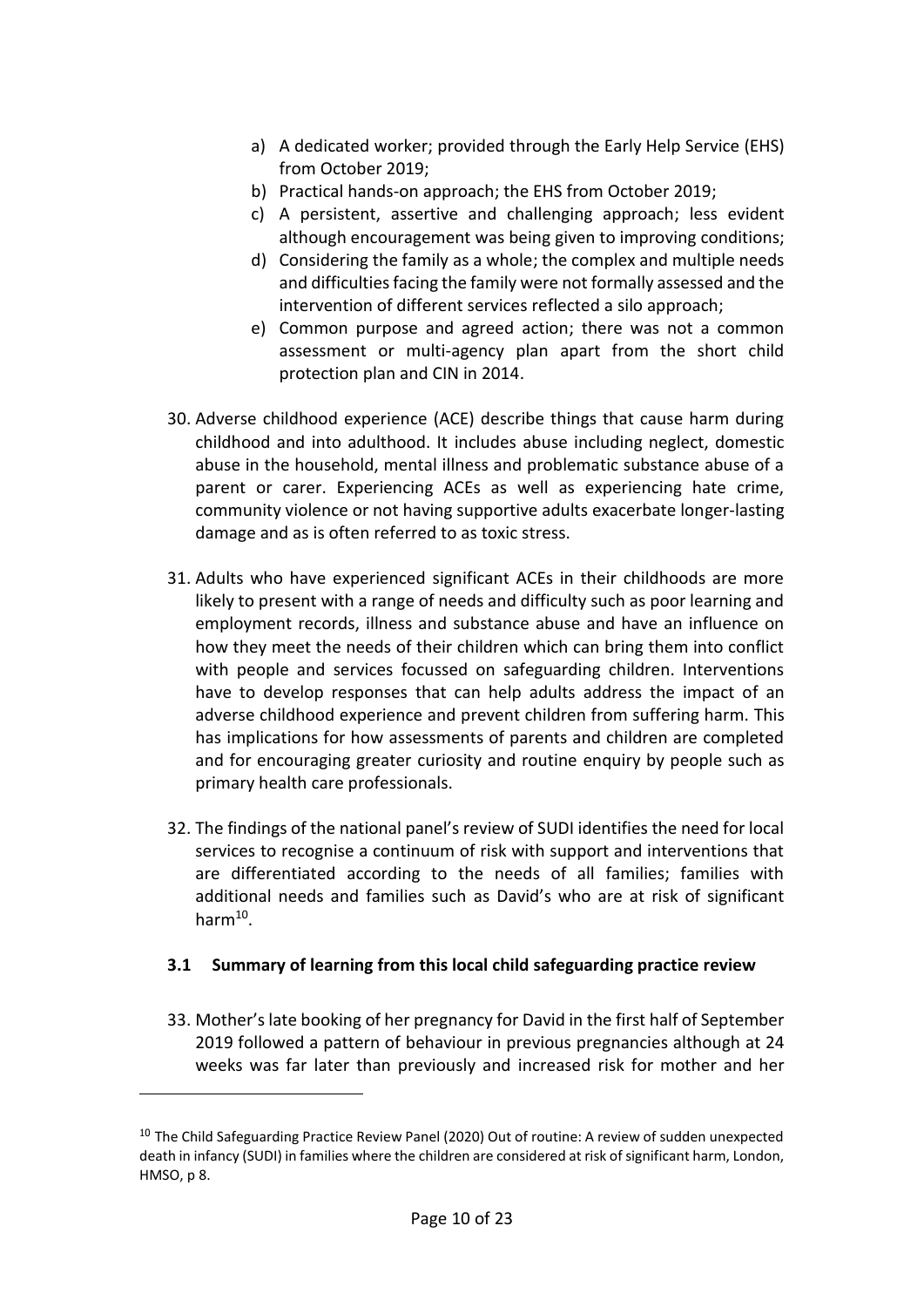baby's health. Other risk factors were also identified at the booking session including a history of anxiety and depression, self-harm, and substance misuse; the history included details of being on a regular Methadone prescription as well as anti-depressant medication. There was no referral to the MAPLAG<sup>11</sup> because David's mother was assessed as a historical intravenous drug user rather than a parent on a recovery programme with significant medication to support this as well as antidepressants; the MAPLAG is focused on current substance misuse. David's mother's very late booking left little time to refer, discuss and develop support to change behaviour or lifestyle before birth.

- 34. The health visiting service in particular regularly discussed and reinforced safe sleeping advice and guidance which was also provided by the midwifery service in line with expected practice. Most of this advice was given to David's mother during visits to the home when his father was more often absent (or at least his presence is not recorded). The health visitor highlighted concerns about loose blankets and propping the baby in a pram. As with the general clutter and dirt in the home mother appeared unable to internalise and implement improved care practices without regular prompting. Routine reviews such as the health visitor's 6-8 week development check of David's immediate sibling in April 2018 included specific discussion about preventing SUDI and safe sleeping. Mother was again encouraged to ensure no loose blankets and to ensure the baby was on flat surfaces and to avoid co-sleeping. The risks of shaking injuries and weaning advice were also discussed and David's mother was described as listening to and responding positively to the advice. It remains a query in this review whether she could understand, process and implement the advice and guidance. In her discussion with the author of this report, she recalled the advice. There is no record of an analytical discussion with a supervisor or with another professional as to whether the advice and guidance were producing sufficient and sustained change in behaviour when for example in May 2018 the health visitor was yet again providing advice to mother after observing David's sibling propped in a crib and the baby being weaned early. This was repeated in August 2018 when David's nearest sibling was being laid on to the top of a pillow in a Moses basket. The midwife and health visiting professionals did not ask to see the bedrooms and never saw where the children slept. One of the more senior midwives described a historical practice that did ask permission to see bedrooms and bathrooms but it was not current practice.
- 35. The National Panel's SUDI report refers to evidence from the supporting literature review<sup>12</sup> that identified a variety of reasons why parents do not act

<sup>&</sup>lt;sup>11</sup> Multi-agency pregnancy liaison and assessment group brings together health and social care to identify pregnant women who have histories of substance misuse and to offer enhanced help and support.

<sup>&</sup>lt;sup>12</sup> A. Pease, J. Garstang, C. Ellis, D. Watson, P. S. Blair, P. J. Fleming (2020). Systematic literature review report for the National Child Safeguarding Practice Review into the sudden unexpected death of infants (SUDI) in families where the children are considered to be at risk of significant harm. [https://research-](https://research-information.bris.ac.uk/en/publications/systematic-literature-review-report-for-the-national-child-safegu)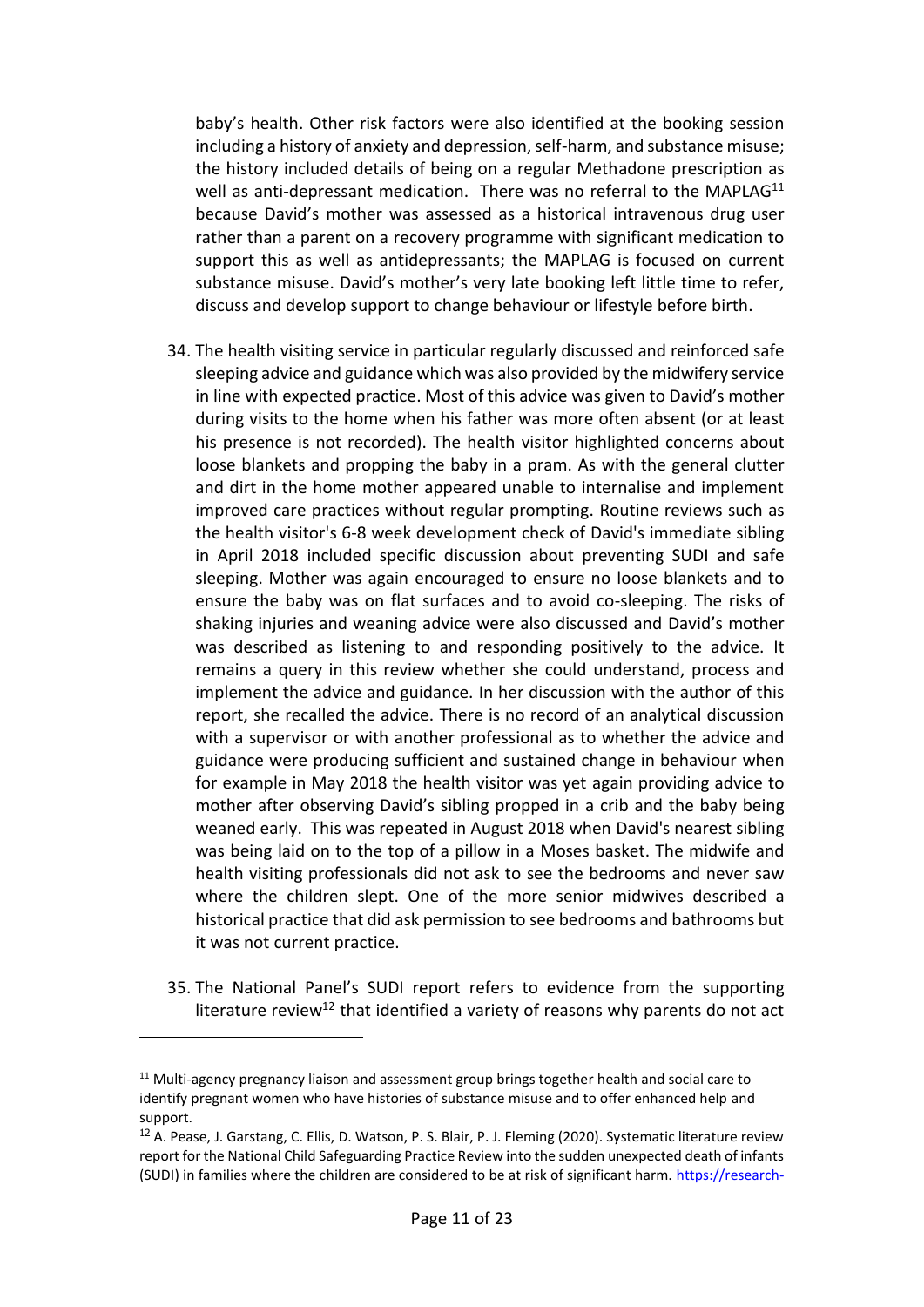upon advice and information; this included disrupted routines such as sleeping at a different property or do not consider the advice to be relevant in all circumstances. The research shows that reliance 'solely on giving information is unlikely to produce meaningful change in this group'. They describe parents who treated the advice as 'a list of options from which to choose the ones most appropriate to their circumstances. The research also cites misplaced maternal protective instinct as a factor; examples included parents justifying co-sleeping as the baby was unwell or they were protecting from intruders; in this case, David's mother described how he had been unwell. The research finds that parents give greater credence to advice and information from a trusted source such as a partner or peer or family member rather than a professional. They also identify that parents do not respond to advice that is couched as a list of do's and don'ts or they perceive to be condescending and lecturing in tone.

- 36. Thirteen-year-old Child 1's school attendance was poor (at times as low as 68 per cent). As with health services, efforts to engage the parents produced little result; planned appointments, for example, to discuss the rate of unauthorised absences were not kept. It was at Child 2's school that teaching and support staff were able to observe evidence of possible neglect; this included at least one of the children regularly being hungry and the children appearing to be small or thin. The schools provided practical assistance such as a coat to Child 1 and Child 2's school donated a food hamper one Christmas. Child 1's school was not aware of the Early Help Service being involved with the family until the 18<sup>th</sup> December 2019.
- 37. Schools are an important opportunity for providing support and resilience for children. They can also provide early notice of concerns. For example, in January 2019 five-year-old Child 2 attended school nurse's health screening at primary school. The teaching staff raised concerns about the child's small stature and whether Child 2 was underweight. The school thought there was not a lot of food in Child 2's home. The school nurses confirmed that the child was within range for height and weight although was 'towards the lower end'. The school nurse noted that there was a history of missed health appointments when the child was not brought to appointments. It was one of the few occasions when there was a record of the child's voice being sought by describing Child 2's behaviour and presentation during the appointment (becoming distressed during an eye examination for example).
- 38. There was a limited discussion between people from the services about the family and their home. Evidence of neglect was noted by various visitors to the home and the respective schools saw evidence sometimes in the appearance of the children. The neglect toolkit was not used to help collate and inform

[information.bris.ac.uk/en/publications/systematic-literature-review-report-for-the-national-child](https://research-information.bris.ac.uk/en/publications/systematic-literature-review-report-for-the-national-child-safegu)[safegu](https://research-information.bris.ac.uk/en/publications/systematic-literature-review-report-for-the-national-child-safegu)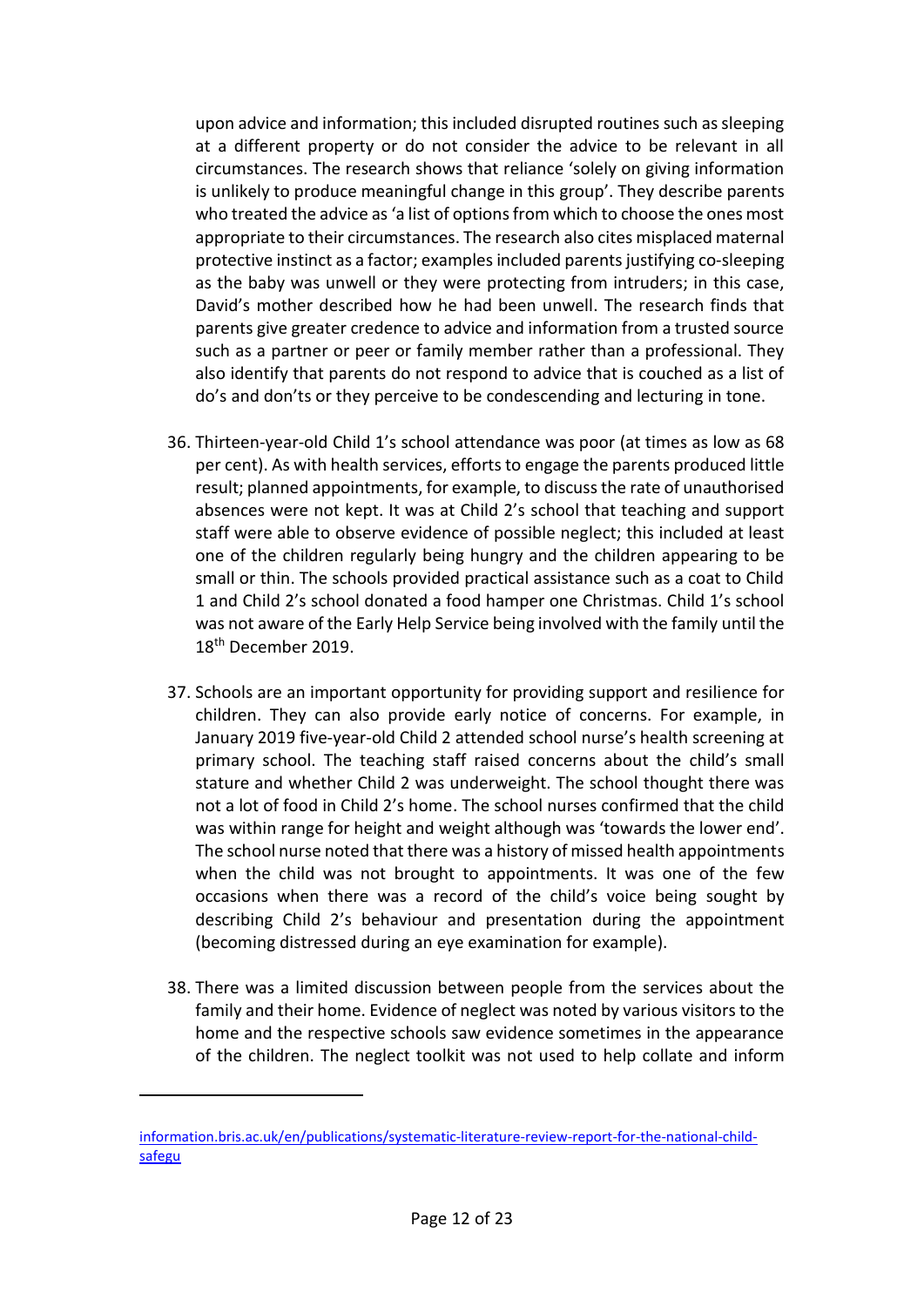professionals' judgments. There could have been more curiosity across all services.

- 39. The two older siblings were asked for their views by people doing assessments such as the Early Help Service. CSC recorded that the children were allowed to express concerns but did not. Their absence of response was not explored at the time. Children who grow up with severe neglect have lower self-esteem, often feel isolated and different from their peers. There is little direct reporting of the children's lived experience including where they slept, were bathed and ate. Visits to the home that records the very poor physical conditions do not make any reference to how the children were affected; the poor hygiene would have been hazardous to their health and relationships with others. There is virtually no reference to how the children presented and for example the condition and suitability of their clothing. The first health visitor home visit in December 2019 following David's birth was when mother disclosed that she and David's father had separated and the house was described as very cold, extremely untidy, dirty, the kitchen full of boxes, pots of food and clothes and a back room had three beds stacked. In all of this chaos safe sleeping practice was discussed but no inquiry about where the three older children were and no attempt to see what the upstairs of the property looked like.
- 40. The assessment did not have any input from other services which included the substance misuse services and the schools (who had responded to evidence of neglect). None of the people who visited the home saw the home beyond the public space of the cluttered, crowded and often cold front room. This meant that the chaotic sleeping arrangements and insanitary conditions described by the police on the day of David's death could not have been discovered by any other person before that date.
- 41. The involvement of the Early Help Service which was several weeks after the referral achieved some initial improvement to the physical cleanliness of the ground floor of the home but these improvements were not sustained over Christmas and New Year. There was no discussion or reflection about this with other people and services. The early help workers did not discuss unsafe sleeping unlike the health visitor and midwifery services; it is recognised as an area for development. The circumstances and reasons for the parents struggling with maintaining improvements were not explored. A multi-agency meeting following the completion of the Early Help Service assessment in December 2019 was planned but had not happened before David died a month later.
- 42. The parents had contact with specialist substance misuse services. David's mother had regular poly-prescriptions for medication to help with her mental health and substance misuse recovery. Regular medication included Amitriptyline, Diazepam and Methadone which could have had a sedative effect on her and which was a symptom observed by some of the people who visited the house and whilst she was at the hospital. There is no evidence that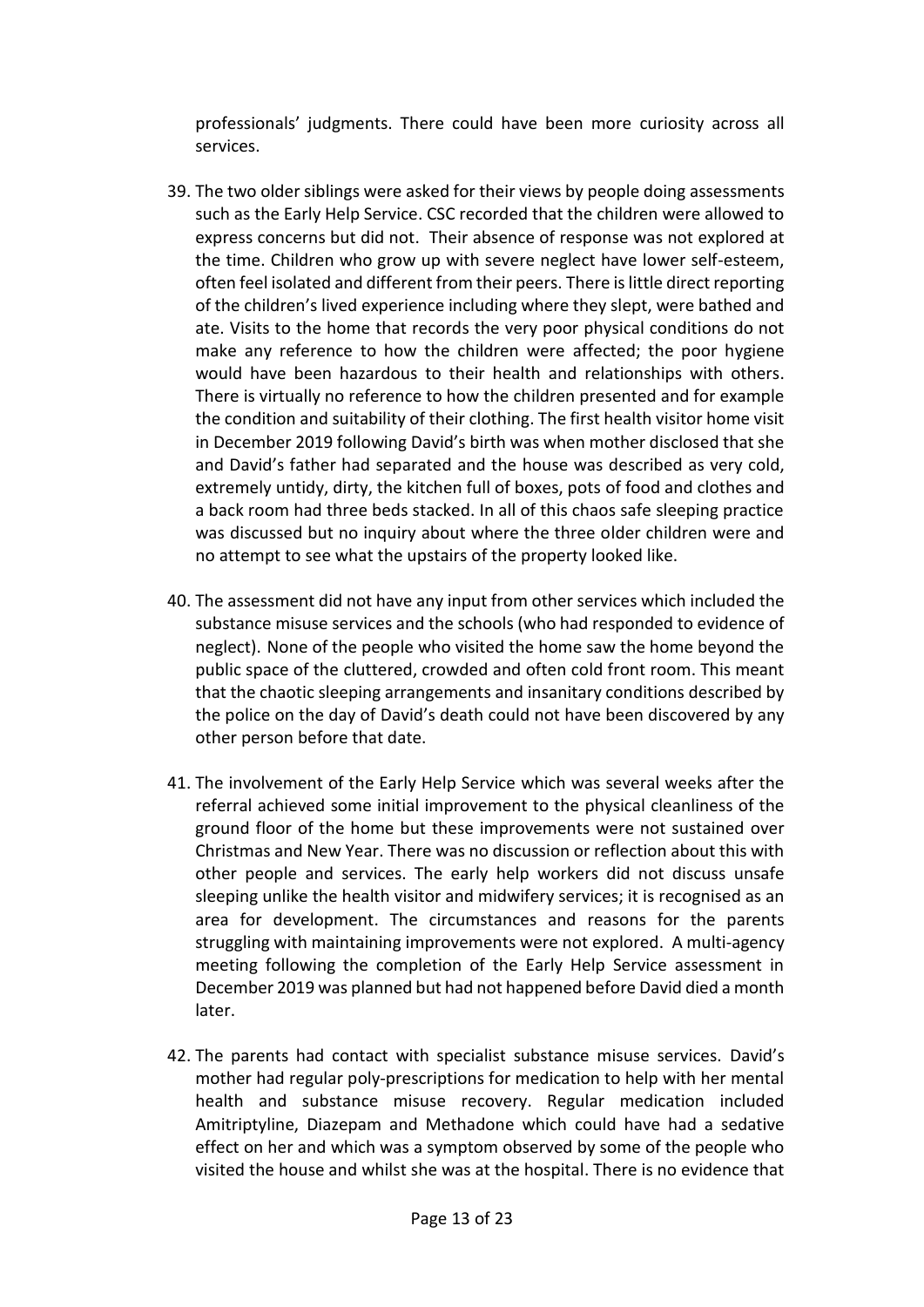this was discussed by the GP who would have been aware that there were dependent children or raised by any of the people or organisations working with her and the family particularly within the context of safe sleeping. There is no evidence that the medication was discussed with the health visitor or featured in any assessments by the substance misuse service or the Early Help Service. There was not a routine and regular review of medication and there was no review when specific events or information should have prompted a review; this included the pregnancies and when for example the information was sent through about mother being drowsy whilst feeding Child 3 at the hospital shortly after the birth. The advice from the Faculty of Pain Medicine is to keep all opiate prescriptions to acute rather than repeat prescription<sup>13</sup>.

43. The parents' regular drug testing by the substance misuse service did not include checking for cannabis; it is not a routine screening and the use of cannabis was not reported to the service. Father continued to test positive for heroin and opiate use from time to time (August 2017, December 2017 when he was warned about his non-attendance). They both missed appointments and had difficulty engaging with substance misuse practitioners. In April 2018 the substance misuse service suspended prescribing for the father due to his missing appointments. Before his suspension from the service, he had again tested positive for heroin and other drugs. Mother had been discussing her concerns about his mental health in her sessions with her substance misuse practitioners. In February 2019 father attended a prescribing review where he admitted using heroin having fallen out of treatment. He acknowledged he had children but had no social work involvement. There was no safeguarding discussion within the service or contact with any other service. When in April 2019 father admitted to smoking heroin weekly and tested positive for opiates, cocaine, benzodiazepines as well as methadone there was no record of enquiry about the safety of the children or where they were when he was using drugs. He presented with similar information in August 2019 and again there was no safeguarding analysis or referral. In October 2019 father confirmed that he was using heroin and tested positive for opiates. He discussed the pregnancy and although a safeguarding risk assessment was completed it concluded that there were no concerns. There was limited analysis recorded to support the judgment. Less than a month later mother went into labour leaving the children in the father's care.

<sup>&</sup>lt;sup>13</sup> This is in order to encourage the regular review of such drugs. Whilst, in this case, the Practice did prescribe Methadone acutely in each case, the absence of any medication review during the period of this review meant that this medication was effectively on "repeat". [https://www.fpm.ac.uk/opioids](https://www.fpm.ac.uk/opioids-aware-structured-approach-opioid-prescribing/long-term-prescribing)[aware-structured-approach-opioid-prescribing/long-term-prescribing](https://www.fpm.ac.uk/opioids-aware-structured-approach-opioid-prescribing/long-term-prescribing)". Practitioners working in opiate substitution treatment (OPT) work to guidelines published by the National Institute for Clinical Excellence (NICE) that has an expectation that OPT prescribed for dependence rather than pain control should be on repeat prescription but with regular review. [https://www.nice.org.uk/guidance/health](https://www.nice.org.uk/guidance/health-protection/drug-misuse)[protection/drug-misuse](https://www.nice.org.uk/guidance/health-protection/drug-misuse)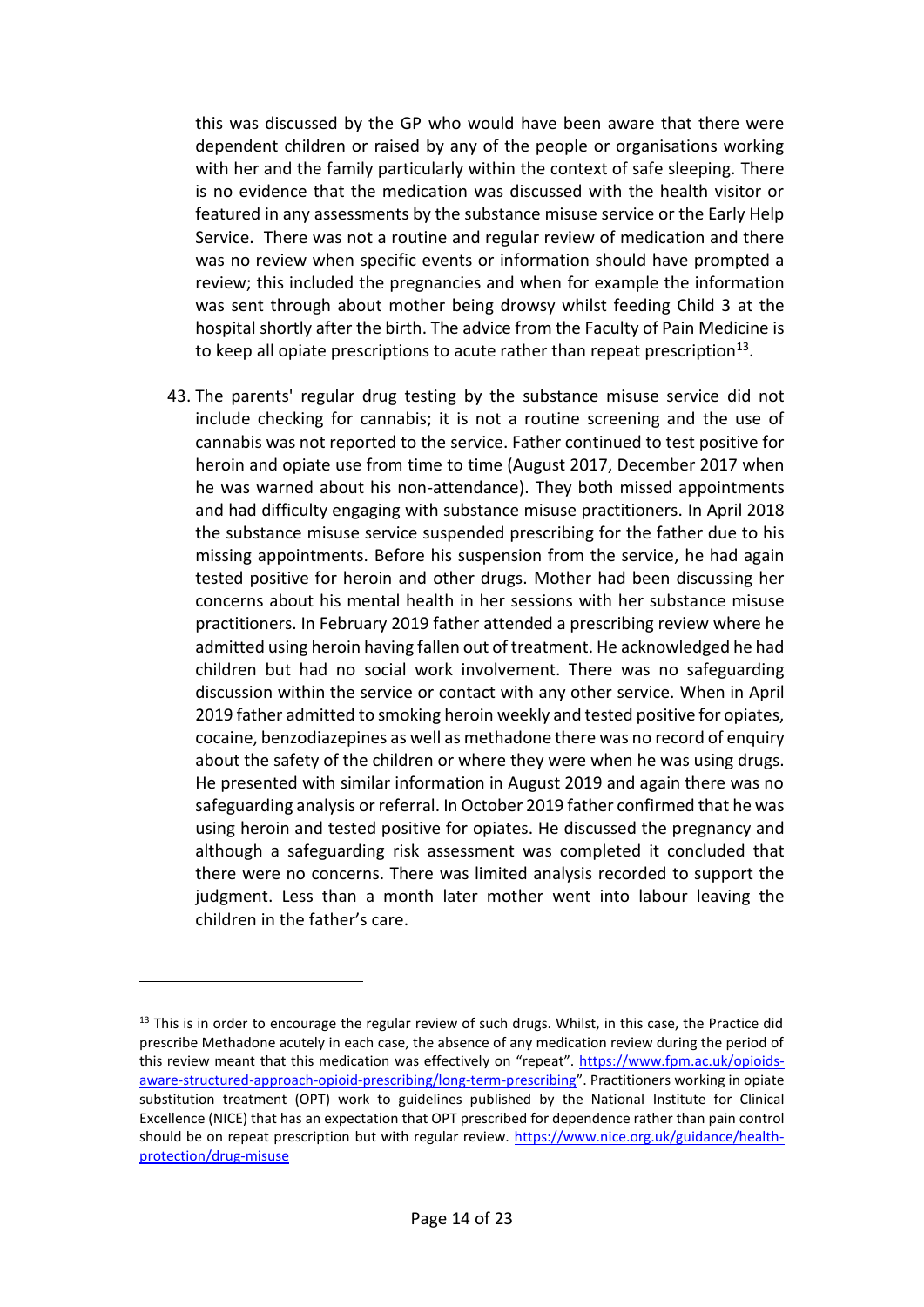# <span id="page-14-0"></span>**3.2 Assessment of systemic or underlying reasons for what happened**

44. Significant influences include:

- a) **Safe sleeping is an issue for services broader than health visiting and midwifery;** the prescribing to new and prospective parents of medication that can have a sedative effect has implications for prescribing and monitoring practice by GP and substance misuse recovery services; the early help assessment did not include any specific sections about sleeping arrangements or general living conditions and is being updated; recognising the danger of co-sleeping has implications for any services visiting homes with infants under six months old; this would include any of the emergency services who may visit in response to calls for service or providing safety inspections such as the Fire and Rescue Service for smoke alarms or landlord services undertaking routine repairs or maintain; the police have committed to circulating guidance to frontline officers in general, to be observant around evidence of co-sleeping when attending any incident within a home setting; the health visiting service has given a similar undertaking that they will encourage health visitors to routinely ask to see where the baby is going to sleep both upstairs and downstairs, and this is to prompt discussion about safer sleep at the antenatal visit and to ensure parents are fully informed as to some of the safety issues of where cots are placed etc; additional recommendations are made to the landlord and ambulance service.
- b) **The value of providing timely early intensive help**; mother experienced Early Help as increasing her stress; she felt bombarded by furniture and food parcels that did not help with the stressors in her life; although well-meaning there was little understanding for example about the recent trauma's such as family bereavement; more relationship-based help that took time to understand the family's circumstances would have helped from an earlier stage; uncertainty about when to make a referral to Early Help Services was an influential factor in a referral not being made before September 2019; although two workers were allocated to work with the family the Early Help Service operates with heavy caseloads (25 cases per worker) which prevents intensive levels of contact and help; intervention is likely to be more effective through a service that can allocate a dedicated worker offering consistent relationship-based hands-on and practical help informed by a well-informed assessment and offers a persistent and assertive approach, considers the whole family and brings common purpose and action;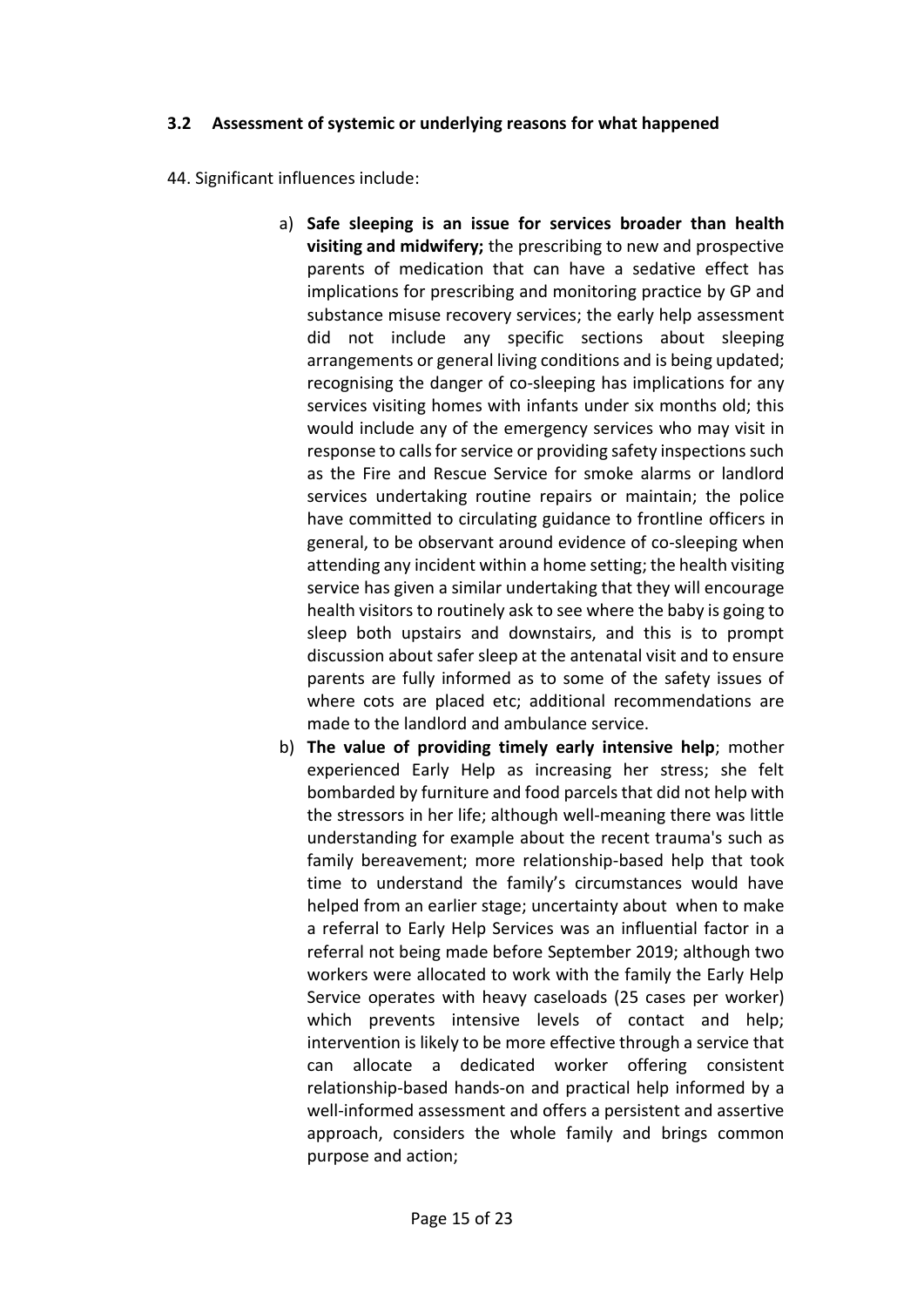- c) **Using chronologies and enquiring into relevant history**; the absence of a good enough chronology of their contact with the family made detecting patterns and cumulative indicators more difficult to identify; the information about three incidents of skull injury was not collated before the review; parents who have experienced trauma or instability or abuse in their childhood are likely to display difficulties in how they respond to and understand the needs of their children; this can manifest itself in many ways including disorganised parenting, putting their own needs before that of their children, emotional unavailability;
- d) **Professionals developing and using focussed and respectful curiosity**; except for the police, none of the professionals felt able to ask to see the upstairs of the property and therefore see where the children were bathed and slept; the condition of the exterior areas to the house did not provoke curiosity about the conditions in the 'non-public areas of the house; the early help worker asked to see the upstairs of the property and did not press the issue when mother expressed embarrassment about what would be found; safeguarding concerns that the health visitor identified in the home visit just before Christmas 2019 were discussed with the Early Help Service (EHS); although EHS is part of social care it is not the statutory child care service.
- e) **Computer-generated prescriptions for controlled drugs** which have become normal prescribing practice makes the actual process of prescribing opioids much easier and opioids may be entered onto repeat prescribing systems; this practice is discouraged in guidance to GPs prescribing pain relief although for opiate substitution NICE endorse the practice with the caveat of routine review $14$ . In general, stronger opioids should not be added to the repeat prescribing system but should be generated as acute prescriptions. These acute prescriptions should be regularly reviewed, the frequency depending upon the medication prescribed and the patient's circumstances;
- f) **Using language that reveals vivid pictures of risk and neglect;** the police officer's description of the house on the day of David's death gives the clearest account of what could be seen; it was also the only account of the conditions in the bedroom and bathroom; other professionals used more subjective and jargonistic language such as 'cluttered but hygienic', 'poor decorative order', 'dirty and unkempt', 'suitable for family use'. Even where the more subjective descriptions resulted in a conclusion that the conditions were suitable for a particular

<sup>14</sup> [https://www.fpm.ac.uk/opioids-aware-structured-approach-opioid-prescribing/long-term](https://www.fpm.ac.uk/opioids-aware-structured-approach-opioid-prescribing/long-term-prescribing)[prescribing](https://www.fpm.ac.uk/opioids-aware-structured-approach-opioid-prescribing/long-term-prescribing)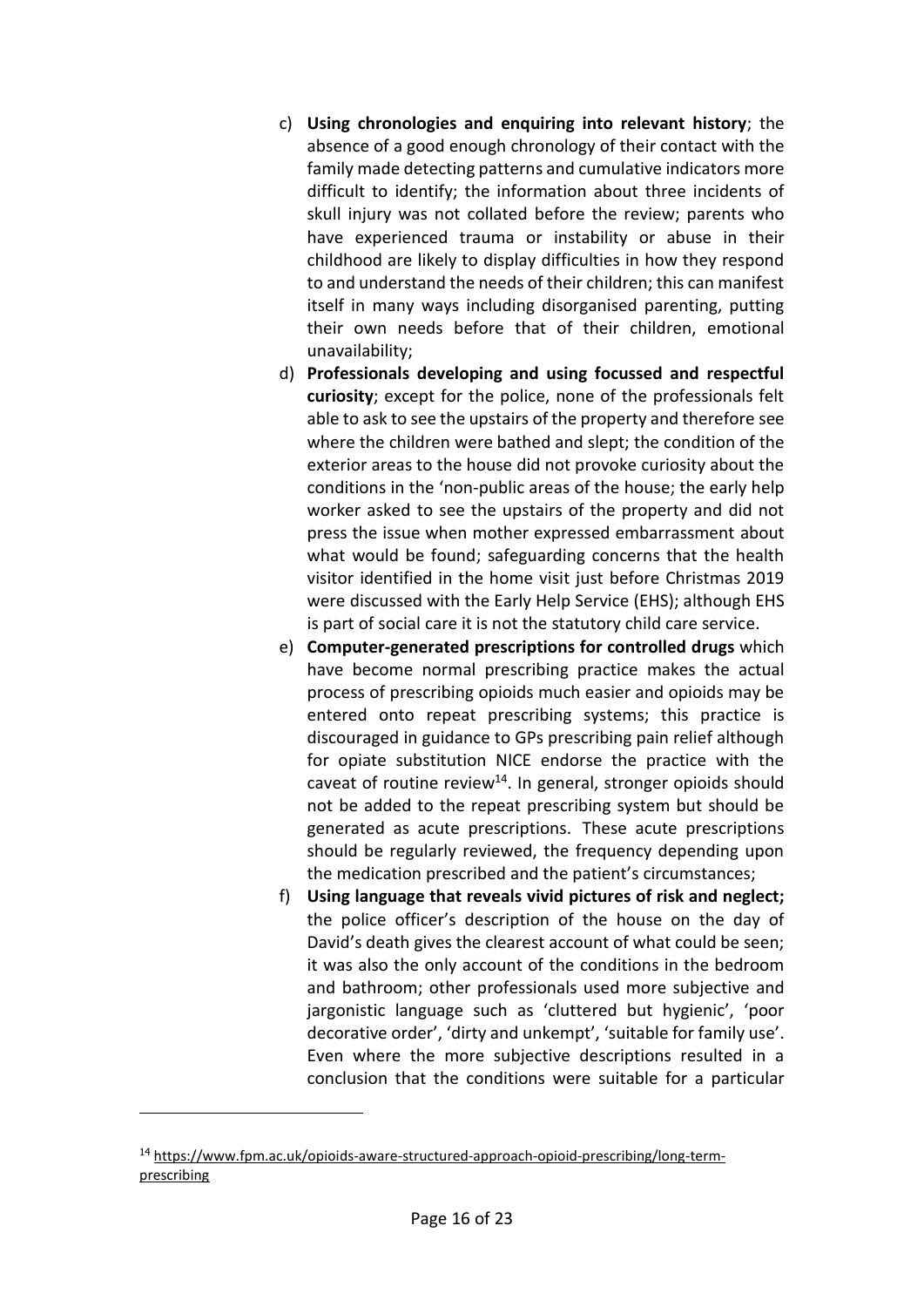child there was a reference to a carpet being 'very dirty old and worn' and walls that were 'dirty. Describing excrement on a floor with toothbrushes is much more vivid than describing unhygienic conditions; a clear statement is more useful for assessments and if necessary as statements of evidence if, for example, Family Court proceedings become necessary.

- g) **Neglect in areas of high deprivation**; several professionals described how none of the children attracted concern within a local context of high levels of economic and social deprivation; for example, the schools are grappling with a local structural problem of poor school attendance and attainment and have leadership teams working to address this; neglect is not the same as poverty although both have a harmful and corrosive effect on children; a limited understanding about what neglect is and how it harms children beyond the physical conditions that they are growing up with; the children were more often than not in clean clothing (and confirmed in the police officer's description of the home on the day of David's death) contributing to optimistic judgments about conditions; the Early Help Service completed a limited assessment as part of their involvement although was focussed on practical issues without enough attention to history and did not use tools and scales to help analyse information that was highly indicative of neglect; this meant that the cumulative patterns of behaviour were not brought out more clearly; the assessment template did not include any information about the presentation of the children when they were in the home or about how the conditions of the home had an impact on their daily lives and longer-term well-being;
- h) **Use of tool kits and evidence-based frameworks** to guide and inform the collation and analysis of information about neglect; the neglect tool kit is a relatively recent development; professionals who have used the neglect tool kit are positive and can see the benefit of using a framework and language that education, health and social care professionals can understand; it is not yet in common use; when for example children are presenting with faltering or poor growth or development especially when referrals are made to GPs and paediatric clinics there should be active consideration of potential neglect; this means making sure referral include relevant information and the use of the relevant toolkits are encouraged; the national panel's report describes toolkits developed in areas focussed on safe sleeping $15$ ;

<sup>15</sup> <https://www.nottinghamshire.gov.uk/media/1494648/safer-sleeping-risk-assessment-tool.pdf> Accessed 31st July 2020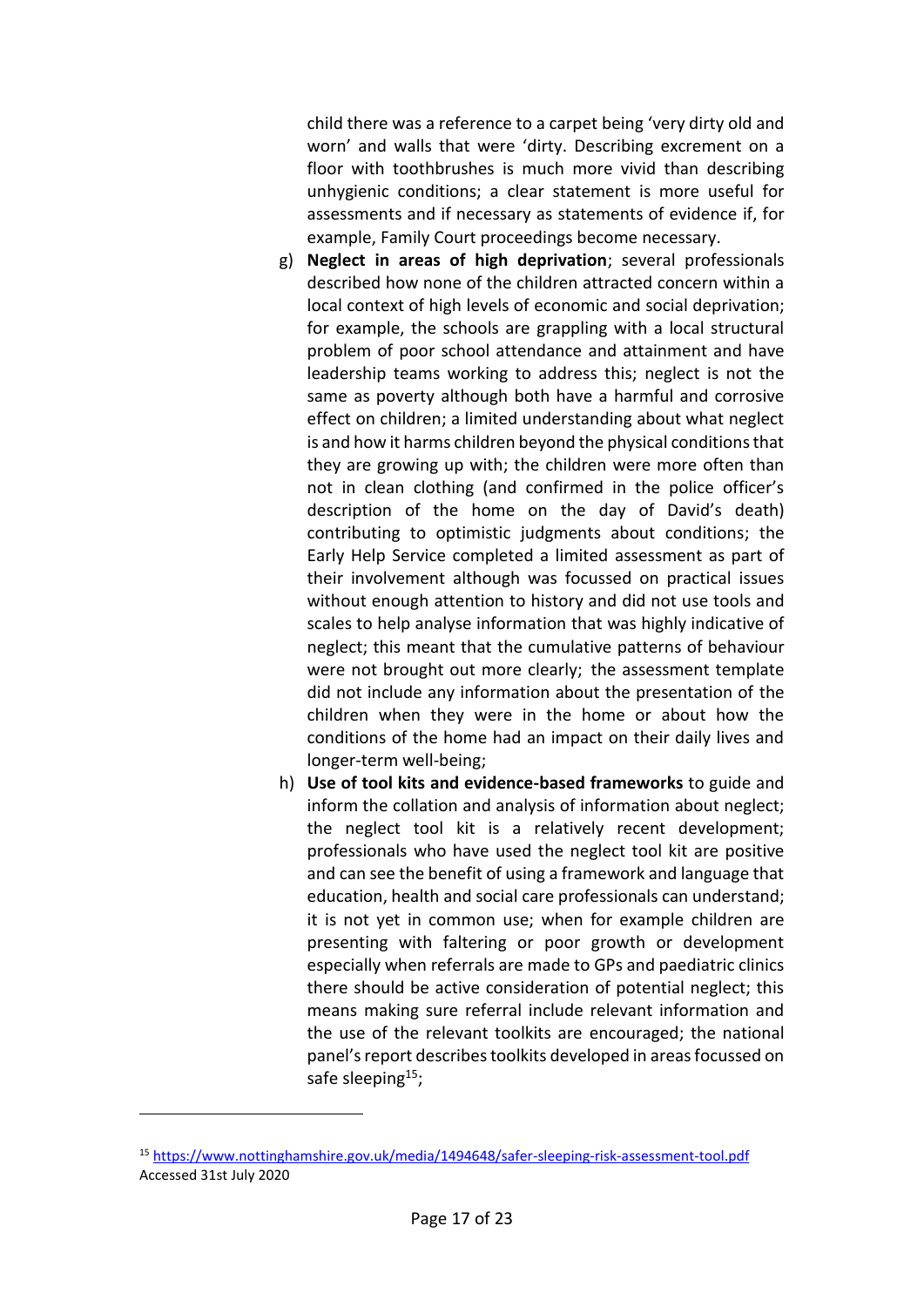- i) **Ensuring primary care services have effective arrangements to identify and respond to neglect**; GPs need to have safeguarding awareness and knowledge and systems in place when reading relevant notifications from services such as the Recovery Team and hospital as well as information about statutory assessments; information about the family was not easy to access; ensuring that safeguarding meetings<sup>16</sup> are meeting in line with professional standards and included health visiting midwifery service; that the meetings are used to identify children or parents who may have higher levels of concern; in this case that includes information about the parents not attending the recovery service; disclosures about low mood; disclosures about ongoing drug misuse at the recovery service; the persistent history of children not being brought to appointments; the delay in seeking assessment and treatment for the eye squint;
- j) **The scope of MAPLAG**<sup>17</sup>; recently established in Wakefield the MAPLAG provides an opportunity for early identification of pregnant women who disclose drug or alcohol misuse and to share information about risk and make timely referrals; this mother did not come within the scope of the criteria although was a substance misuser who was in a recovery programme with significant levels of medication and struggling with engagement; the history of late booking of pregnancies, poor engagement with antenatal services during pregnancies, the delivery of pre-term babies coupled with the history of substance misuse and low mood were all factors that could have prompted a multi-agency discussion;
- k) **Silo working**; the children were not seen as in need or needing protection; there was no single incident of significant harm; this meant that people and services generally worked in isolation. The Practice safeguarding meeting would have provided an opportunity for a discussion of the concerns about the family, but none of the attendees (GP, health visitor, or midwife) brought this family up at these meetings. This would have helped develop a better understanding of what was happening in the family and perhaps prompted a referral. The suspension

<sup>16</sup> Monthly dedicated GP safeguarding meetings throughout the year should include a GP who is the safeguarding lead for the practice (or their deputy), the link health visitor and midwife. The meeting should not be restricted to children subject of a child protection plan but an opportunity to review patients about whom there are concerns (or family member concerns). This can be further informed by interrogation of the Practice IT system. Good practice would place a record of any discussion on all relevant patient records, especially siblings, with an entry in each one's Safeguarding Node for a health professional to read during a patient consultation.

<sup>&</sup>lt;sup>17</sup> Multi-Agency Pregnancy Liaison & Assessment Group: all women disclosing drug or alcohol misuse in pregnancy are discussed at the MAPLAG meeting.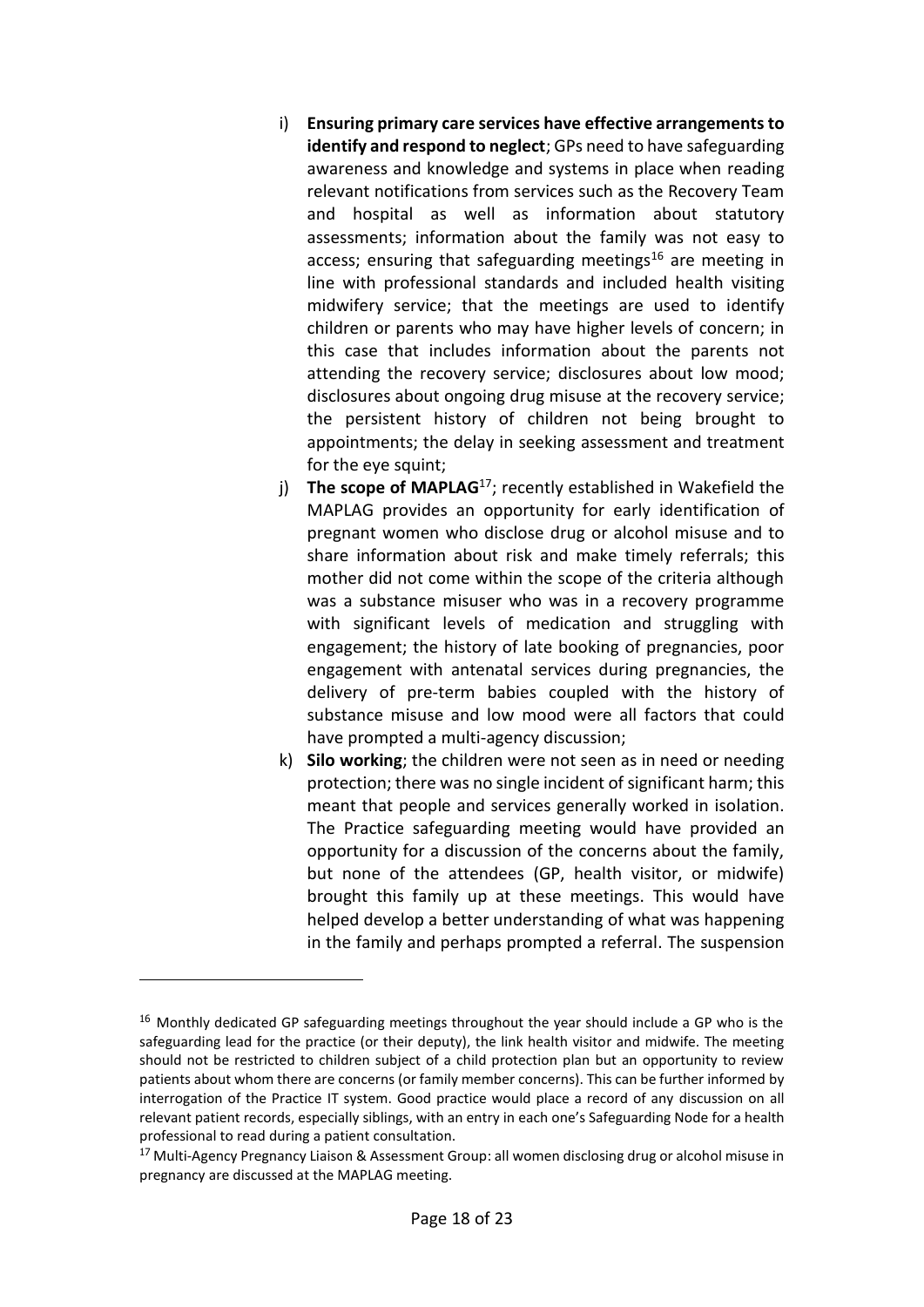from substance misuse service, particularly when the service had evidence that the father was regularly using street drugs and was coping with poor mental health had implications for any dependent children as well as for his health and well-being. There was a lack of curiosity about where the father was getting supplies of drugs from and the implications for finances as well as his health.

- l) **Hidden men in the lives of children**; David's father was largely absent from contact with the early help, health visiting and midwifery services; very little information is recorded about him in any agency information for the review and when mother described feeling tired and being up all night with babies there is no record of probing what role the father was playing in the care of the children or sources of support for example from within the extended family. When the parents talked about separation there was no enquiry about the circumstances or the impact on the children. A male who was referred to as 'uncle' collected children from school, answered the door of the family home and was seen in the house by several different people; mother explained to the author of this report that this person was an uncle who had provided important support but this was not known by professionals at the time; the early help service was the only service to seek checks about this man who is a birth relative on the maternal side and has provided care and support for mother over many years; apart from the implications for safeguarding practice, this important source of support for mother deserved better understanding and attention;
- m) Several services were experiencing **recruitment and retention difficulties**; the early help and HUB arrangements have been through more than one iteration which caused confusion and uncertain working arrangements for some local services; practitioners reported that arrangements were more secure now with clear information provided to local professionals about how for example to access early help through the local HUBS.

# <span id="page-18-0"></span>**3.3 Recommended improvements to be made to safeguard or promote the welfare of children**

- I. The Wakefield and District Safeguarding Partnership and the Wakefield Health and Wellbeing Board should develop a public information strategy that promotes safe sleeping for children under six months.
- II. The Wakefield and District Safeguarding Children Partnership should publish and promote a safe sleeping guide for professionals and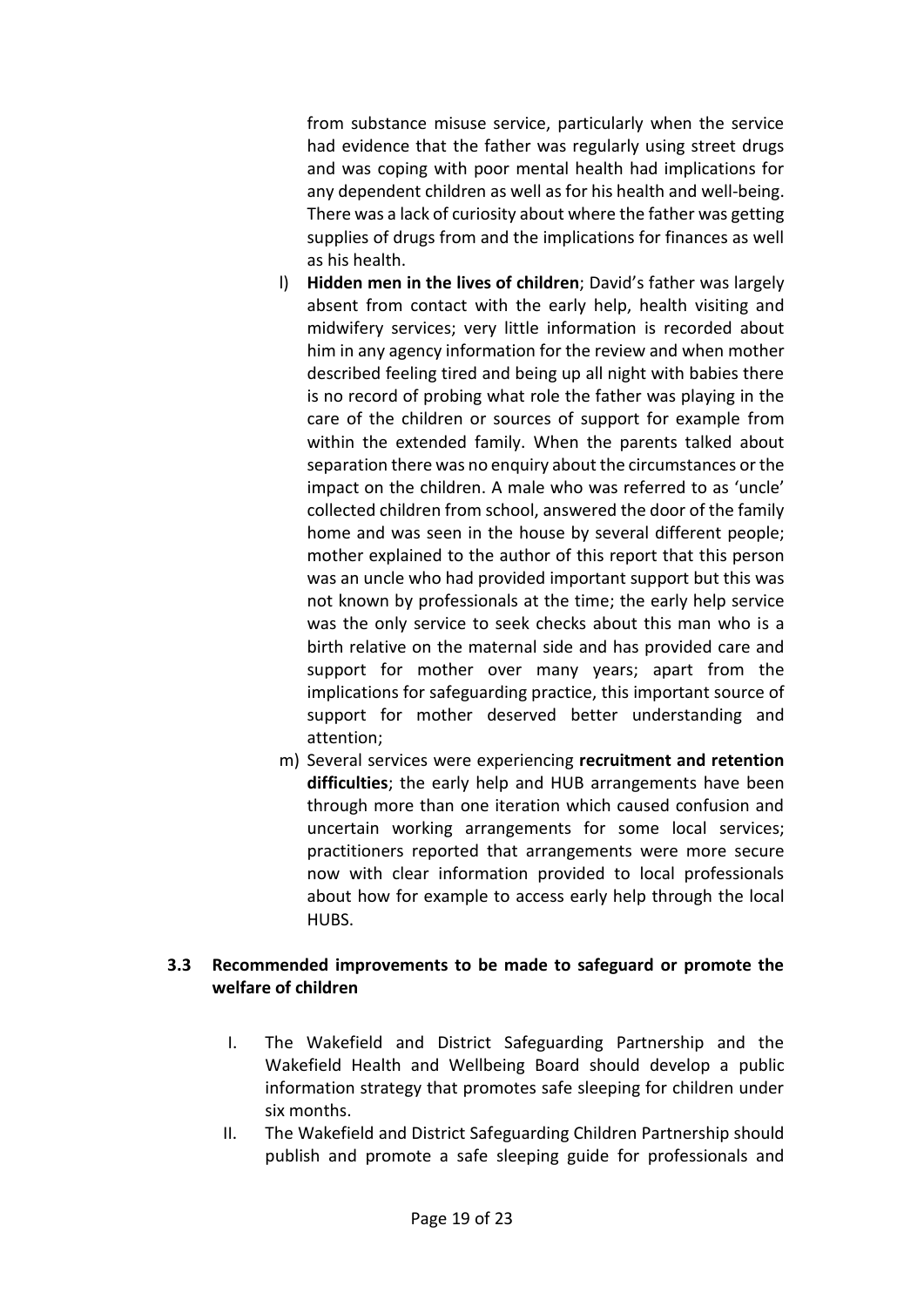parents that summarises the factors that can increase the risk of sudden infant death and encourages contact with early help services. The guide should include a checklist for professionals including what to do if they observe evidence of unsafe sleeping arrangements.

- III. A copy of the guidance should be sent to the chief officers of statutory services and encourage those services to guide their workforce in particular about paying attention to evidence of unsafe sleeping arrangements for non-mobile infants and the action expected to prevent the risk from persisting. Particular attention should be given to the emergency services, housing or tenancy services and antisocial behaviour services understanding the potentially important contribution they can make in preventing sudden unexpected infant deaths. The Fire and Rescue Service should include a standard check for evidence of unsafe sleeping arrangements when attending domestic properties including fire safety checks.
- IV. The Director of Children's Services should review and provide a report to the Wakefield and District Safeguarding Children Partnership about the capacity of Early Help Services to provide the appropriate level of intensive support for children and families with higher levels of complex need and vulnerability.
- V. The substance misuse service should provide targeted lessons learnt for substance abuse practitioners; this should incorporate learning from internal reviews including arrangements and outcomes of audit and training, supervision and oversight of case recording and use of adult and child safeguarding protocols.
- VI. The CCG should ensure learning is disseminated to all GP practices; this should include the GP practice having robust arrangements in place for reading and making decisions in response to information and notifications coming into the practice; that GP practices regularly and routinely interrogate their IT systems for safeguarding risk factors to identify children or families whose circumstances indicate potential vulnerability or need for discussion at the practice MDT meetings; discourages routine repeat prescriptions of opiate-based medication and promotes active reviewing of medication when women are pregnant and following birth.
- VII. Targeted lessons learnt should be provided to schools to include the importance of pupil file transfers when moving schools, the use of the neglect toolkit and oversight by designated safeguarding leads in schools; recording systems that ensure the recording of information, supervisory direction and completion of action; home visits made by school staff and the opportunities to use the neglect toolkit; understanding and use of the early help pathway; understanding and responding to neglect in areas of high deprivation.
- VIII. The Early Help Service should ensure that the assessments are robust and timely and include information from all involved services, such as schools, GPs, other health professionals including substance misuse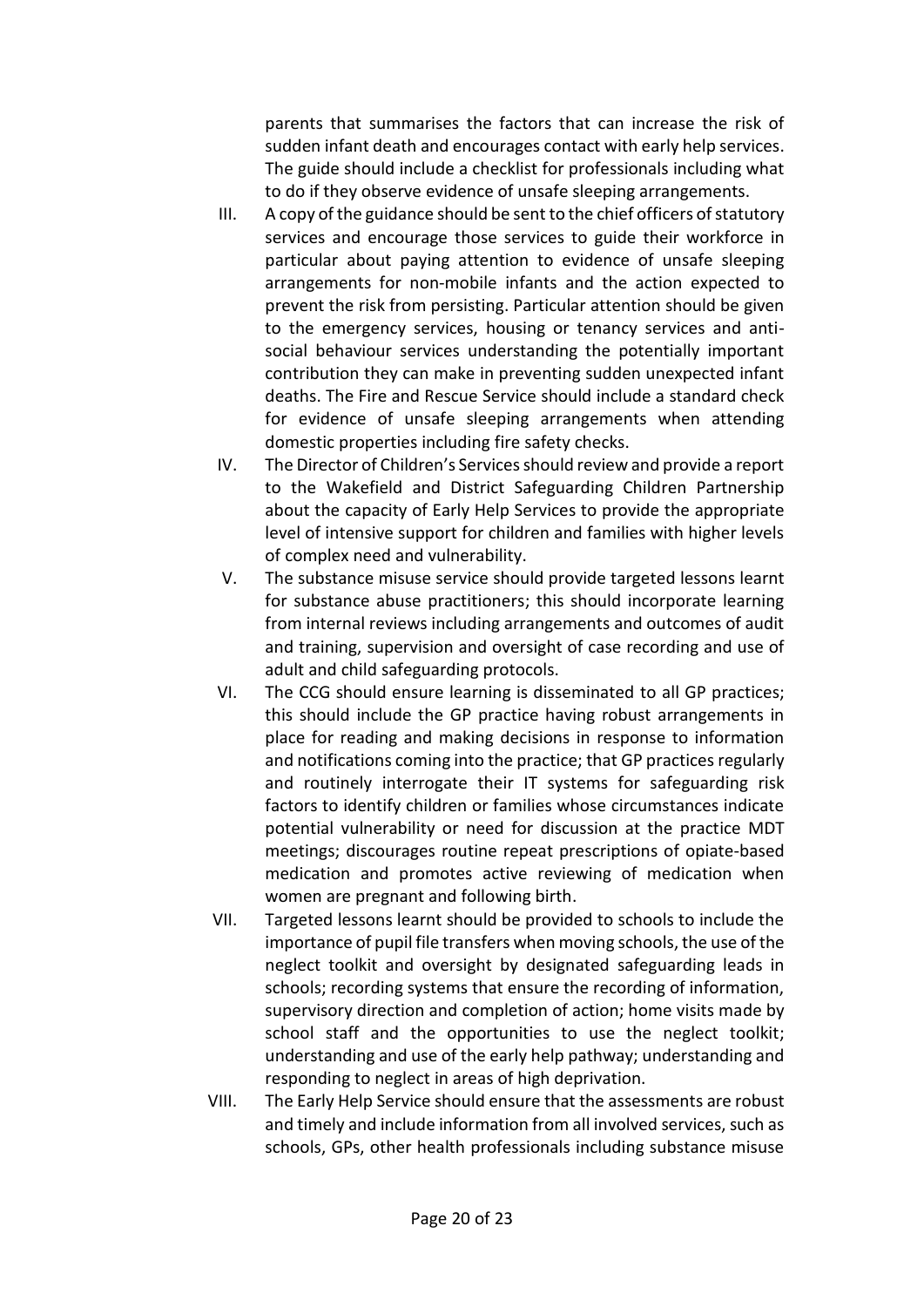services. Subsequent interventions with families should be based upon a thorough understanding of the circumstances for the children.

- IX. Early Help Assessments and plans should include specific reference to safe sleeping arrangements and incorporate the use of the neglect toolkit.
- X. The MASH should ensure that the use of the neglect toolkit is being used within referrals to the service and promote its use in contacts and discussions about referrals.
- XI. The criteria for MAPLAG should be reviewed giving consideration to including pregnant women who are in recovery from substance misuse; priority should be given to women who are co-presenting with symptoms of low mood or mental health difficulties and/or are showing evidence of disengagement.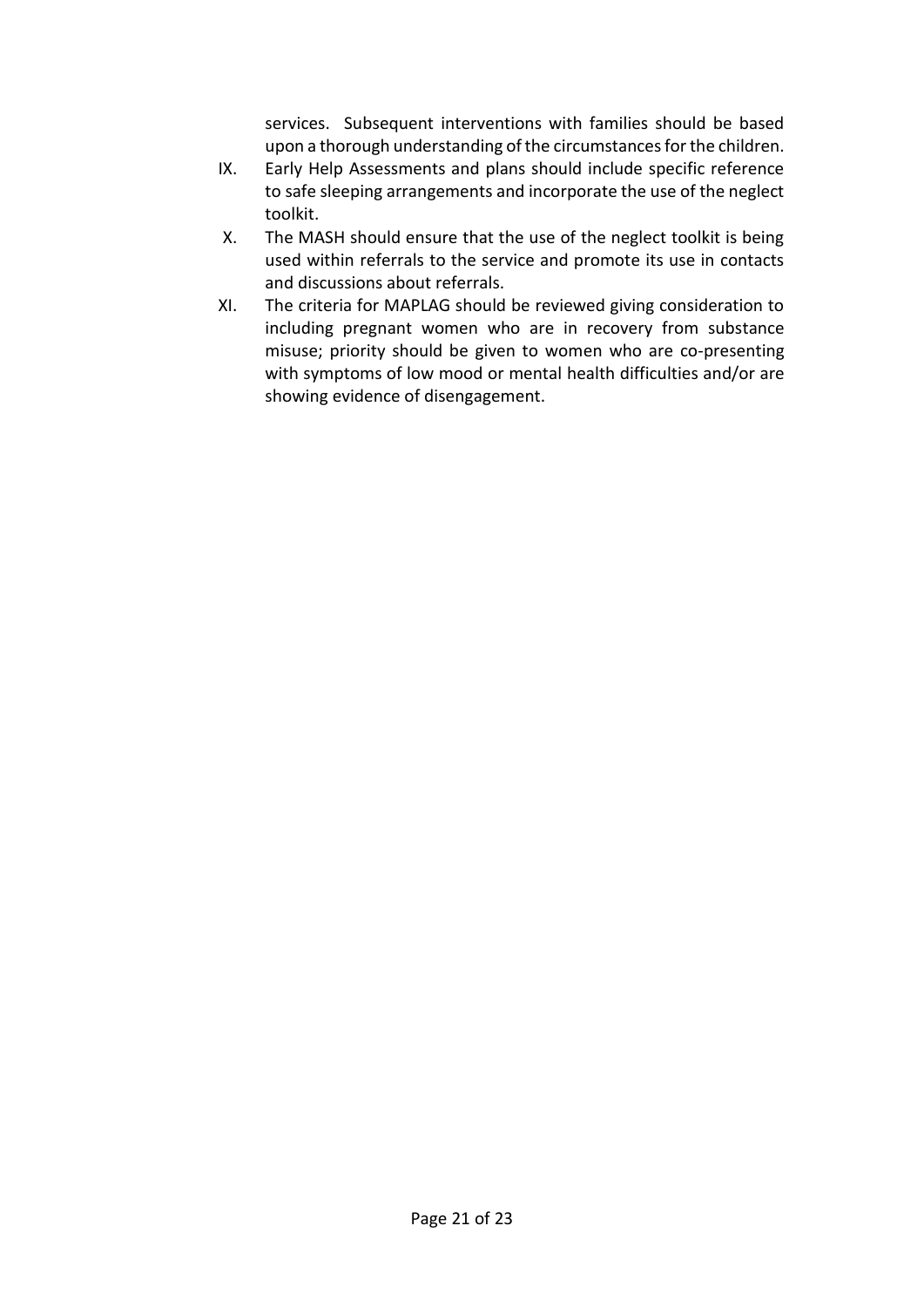# <span id="page-21-0"></span>**The methodology and terms of reference**

Agencies provided a chronology.

A virtual learning event involved people from the services involved although many of the practitioners who directly involved in the events since 2017 were not available. The independent reviewer also had individual discussions and had access to copies of assessments and records of meetings (where they were available) and the child protection conference. The review considered the impact of the following areas of multi-agency practice in the case to inform learning and future practice.

The review considered the impact of the following areas of multi-agency practice in the case to inform learning and future practice:

- i. Awareness of reducing SUDIC and overlaying risk.
- ii. The scope and organisation of enquiries and assessments, (including prebirth) and the extent to which they gathered sufficient information from relevant sources and about the risk to the children and provided analysis and how this contributed to an understanding of neglect or other abuse.
- iii. Information sharing between agencies and the use of chronologies and awareness of history in decision making about need and risk.
- iv. Challenge or escalation when concerns were referred to children's social care resulting in No Further Action.
- v. Understanding of the lived experience of all of the children including how the voice of the older child (D) was sought and taken into account.
- vi. Recognition of the ongoing domestic abuse and violence within the household and its impact on the children and the evidence of substance abuse.
- vii. Different presentations of neglect and emotional abuse.
- viii. The impact of adverse childhood experience (ACE) on the adults and the impact on their parenting. Consideration of how this impacted each of the children.
- ix. Understanding and responding to the emotional wellbeing of David's mother.
- x. The impact of working with hard to engage parents on safeguarding children, including hostility, non-compliance and disguised compliance.